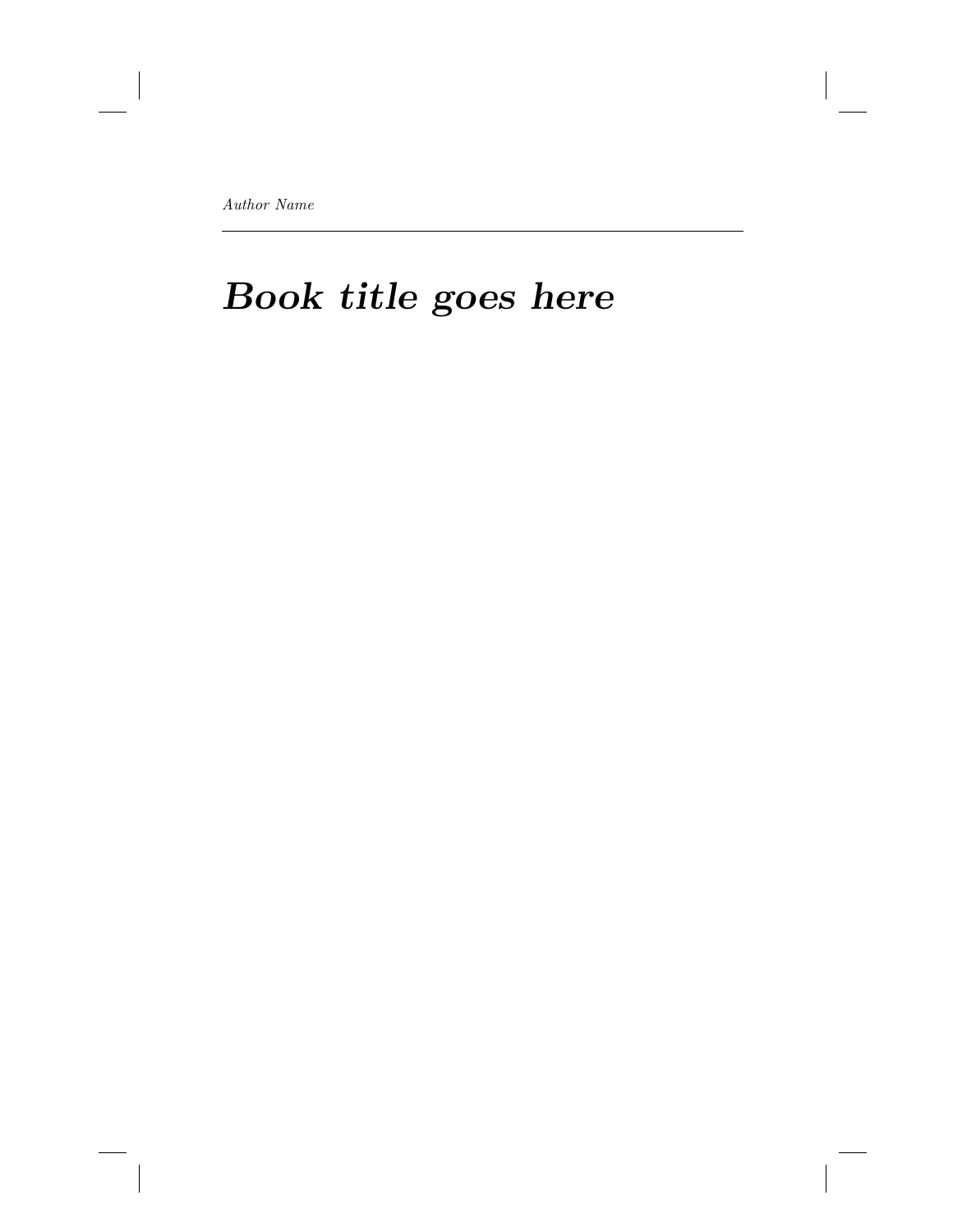# Symbol Description

| $\alpha$   | To solve the generator main-<br>tenance scheduling, in the |                     | annealing and genetic algo-<br>rithms have also been tested. |  |  |
|------------|------------------------------------------------------------|---------------------|--------------------------------------------------------------|--|--|
|            | past, several mathematical                                 | $\theta \sqrt{abc}$ | This paper presents a survey                                 |  |  |
|            | techniques have been ap-                                   |                     | of the literature                                            |  |  |
|            | plied.                                                     |                     | over the past fifteen years in                               |  |  |
| $\sigma^2$ | These include integer pro-                                 |                     | the generator                                                |  |  |
|            | gramming, integer linear $\partial$                        |                     | maintenance scheduling.                                      |  |  |
|            | programming, dynamic pro-                                  |                     | The objective is to                                          |  |  |
|            | gramming, branch<br>and                                    | sdf                 | present a clear picture of the                               |  |  |
|            | bound etc.                                                 |                     | available recent literature                                  |  |  |
| $\sum$     | Several heuristic search al-                               | ewa                 | of the problem, the con-                                     |  |  |
|            | gorithms have also been de-                                |                     | straints and the other as-                                   |  |  |
|            | veloped. In recent years ex-                               |                     | pects of                                                     |  |  |
|            | pert systems,                                              | bvcn                | the generator maintenance                                    |  |  |
| abc        | fuzzy approaches, simulated                                |                     | schedule.                                                    |  |  |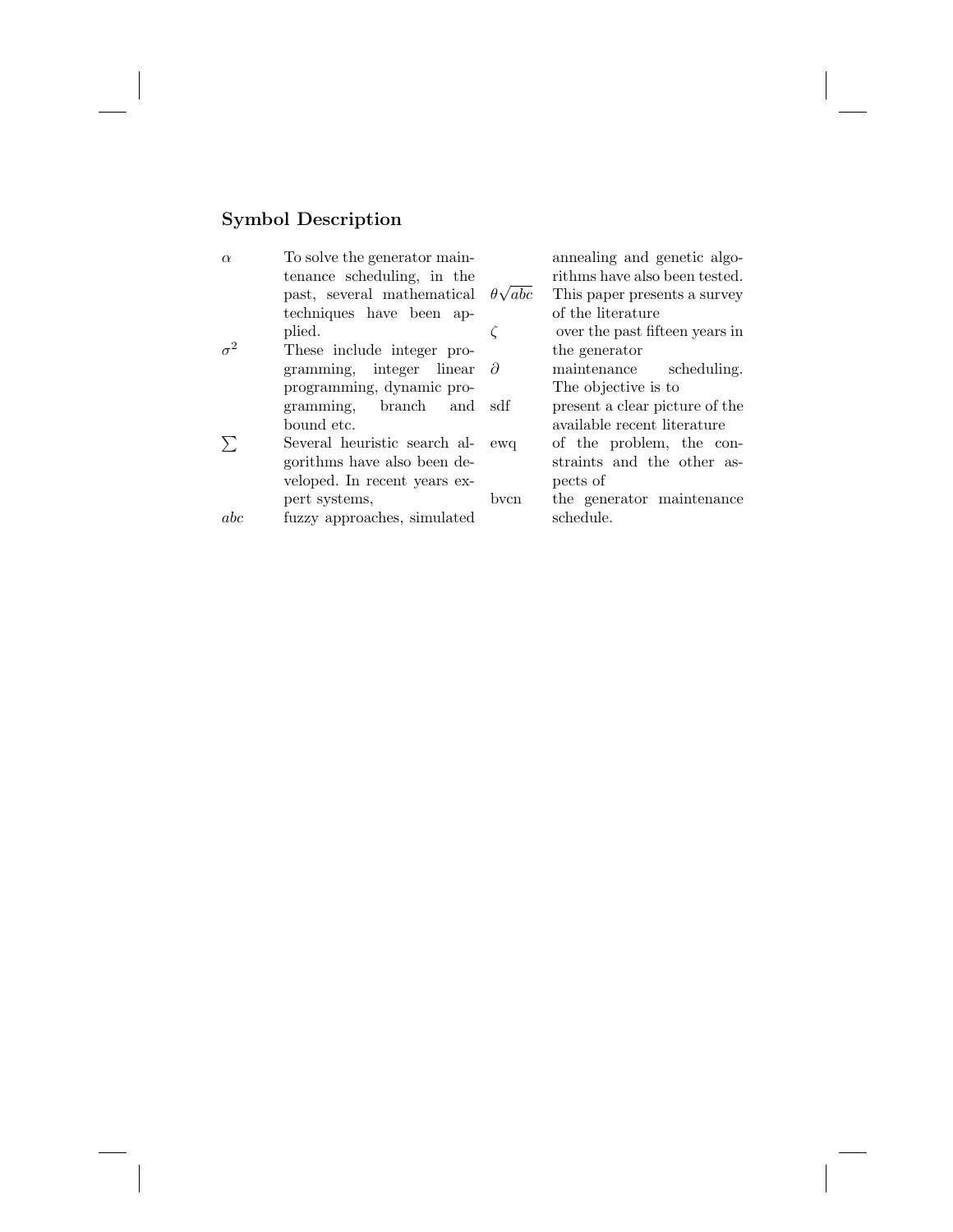# Chapter 1

# Transfer Learning, Multi-task Learning, and Cost-sensitive Learning

| 1.1           |       |                                                            | 1                                |  |  |
|---------------|-------|------------------------------------------------------------|----------------------------------|--|--|
| 1.2           |       |                                                            | $\overline{2}$<br>$\overline{2}$ |  |  |
| 1.3           |       |                                                            |                                  |  |  |
|               | 1.3.1 |                                                            | 3                                |  |  |
|               |       | 1.3.1.1 Importance Sampling as Cost-Sensitive Learning     | 3                                |  |  |
|               |       |                                                            | $\overline{4}$                   |  |  |
|               | 1.3.2 |                                                            | $\overline{7}$                   |  |  |
|               | 1.3.3 | Application Example: Cross-domain Sentiment Classification | 11                               |  |  |
| $1.4^{\circ}$ |       |                                                            | 12                               |  |  |
|               | 1.4.1 |                                                            | 13                               |  |  |
|               | 1.4.2 |                                                            | 13                               |  |  |
|               | 1.4.3 |                                                            | 14                               |  |  |
|               | 1.4.4 |                                                            | 15                               |  |  |
|               | 1.4.5 |                                                            | 16                               |  |  |
|               | 1.4.6 | Application Examples of Multi-task Learning                | 17                               |  |  |
| 1.5           |       |                                                            | 19                               |  |  |
|               |       |                                                            |                                  |  |  |

### 1.1 Introduction

In this chapter we discuss cost sensitive learning in the context of transfer learning and multi-task learning problems. In many machine learning problems, the learning problem in one or more target domains may be very difficult to solve, but we may have some related knowledge from one or more different but similar domains. In such cases, we may find some common knowledge between these domains to help improve the learning performance in some chosen target domains, or improve the performance of learning in all related domains. Learning under these circumstances is called transfer learning or multi-task learning (see a survey by Pan and Yang [42]).

This learning paradigm has been inspired by human learning activities in that people often apply the knowledge gained from previous learning tasks to help learn a new task. For example, a baby can be observed to first learn how to recognize its parents before using this knowledge to help it learn how to recognize other people. Multi-task learning can be formulated under two different settings: *symmetric* and *asymmetric* [61]. While symmetric multi-task learning seeks to improve the performance of all tasks simultaneously, the objective of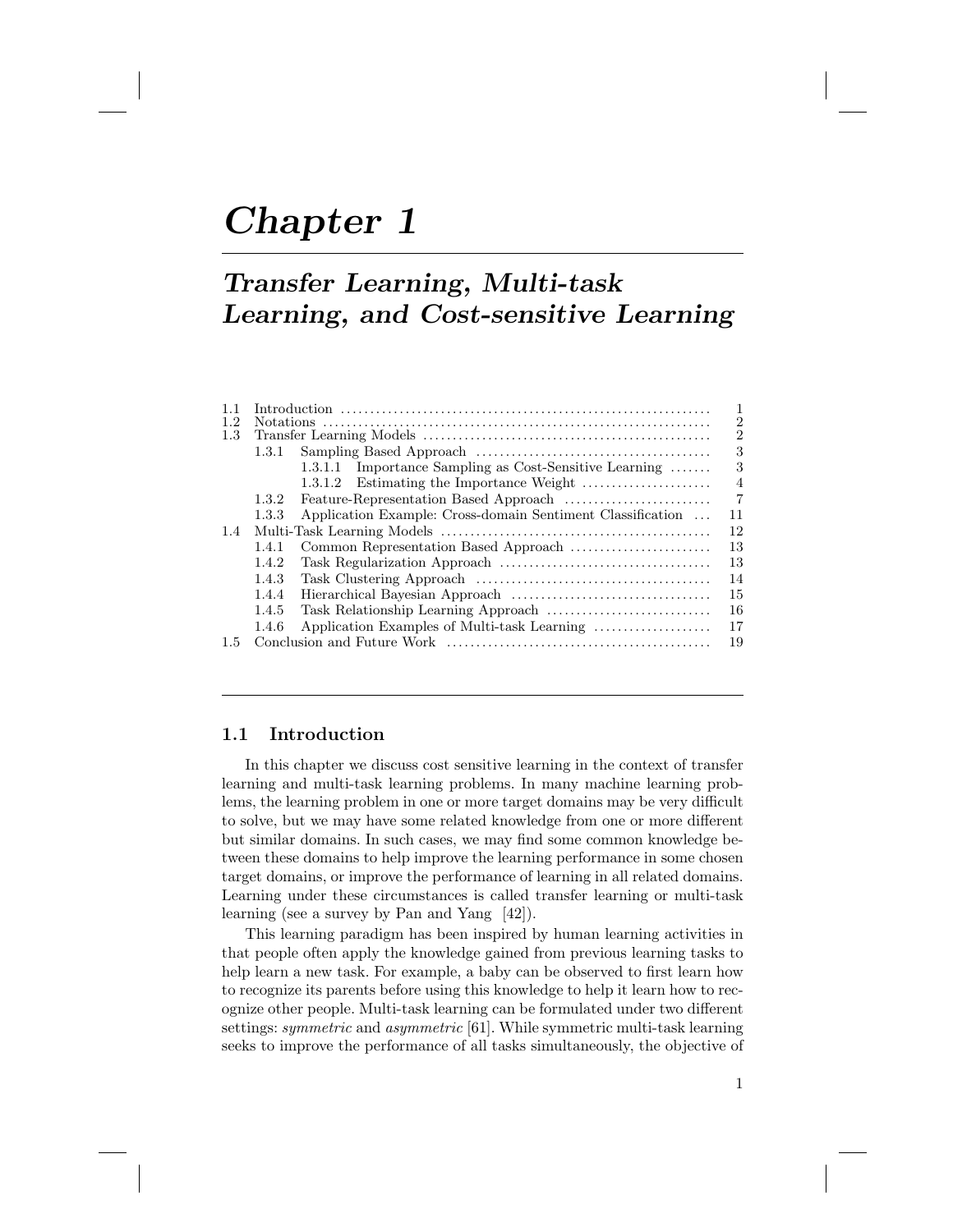2 Book title goes here

| $\mathcal{D}$                                | A dataset                                  |
|----------------------------------------------|--------------------------------------------|
| $\overline{\mathcal{X}}$                     | A feature space                            |
| $\mathcal H$                                 | A hypothesis space                         |
| tr(A)                                        | Trace of matrix A                          |
| р                                            | A probability distribution                 |
| $\frac{\mathbb{E}_p[\cdot]}{\mathcal{S}}$    | Expectation with respect to distribution P |
|                                              | The source task (domain)                   |
| $\tau$                                       | The target task (domain)                   |
| $p_s$                                        | Distribution on the training/source data   |
| $p_t$                                        | Distribution on test/target data           |
| $\mathbb{E}_{\mathcal{D}}\left \cdot\right $ | Expectation over dataset $D$               |
| min                                          | Minimize                                   |
| max                                          | Maximize                                   |

asymmetric multi-task learning is to improve the performance of some target task using information from the source tasks, typically after the source tasks have been learned using some symmetric multi-task learning method. In this sense, asymmetric multi-task learning is related to transfer learning [42], but the major difference is that the source tasks are still learned simultaneously in asymmetric multi-task learning, while they are learned independently in transfer learning.

When the costs of different losses are considered, transfer and multi-task learning can be further formulated more specifically depending on the different objectives to optimize. In transfer learning, cost-sensitive learning can be seen as the process in which we only consider the cost on the interested target tasks, whereas in multi-task learning, we further consider the costs as evenly distributed over all tasks under consideration. In the following, we first consider the transfer learning model where there is only one target learning task. We then consider the symmetric multi-task model where tasks have equal weights.

#### 1.2 Notations

We first introduce the notations we will use in later sections. In general, we use lower-case letters like  $a, b, c$  to represent scalars and bold letter case like  $u, v, w$  to represent vectors. Upper-case letter in bold like  $A, B, C$  represent matrices. Lower-case letters with parenthesis as  $f(), g(), h()$  represent functions. More specific notations are shown in Table 1.1. Other notations will be introduce where they are using.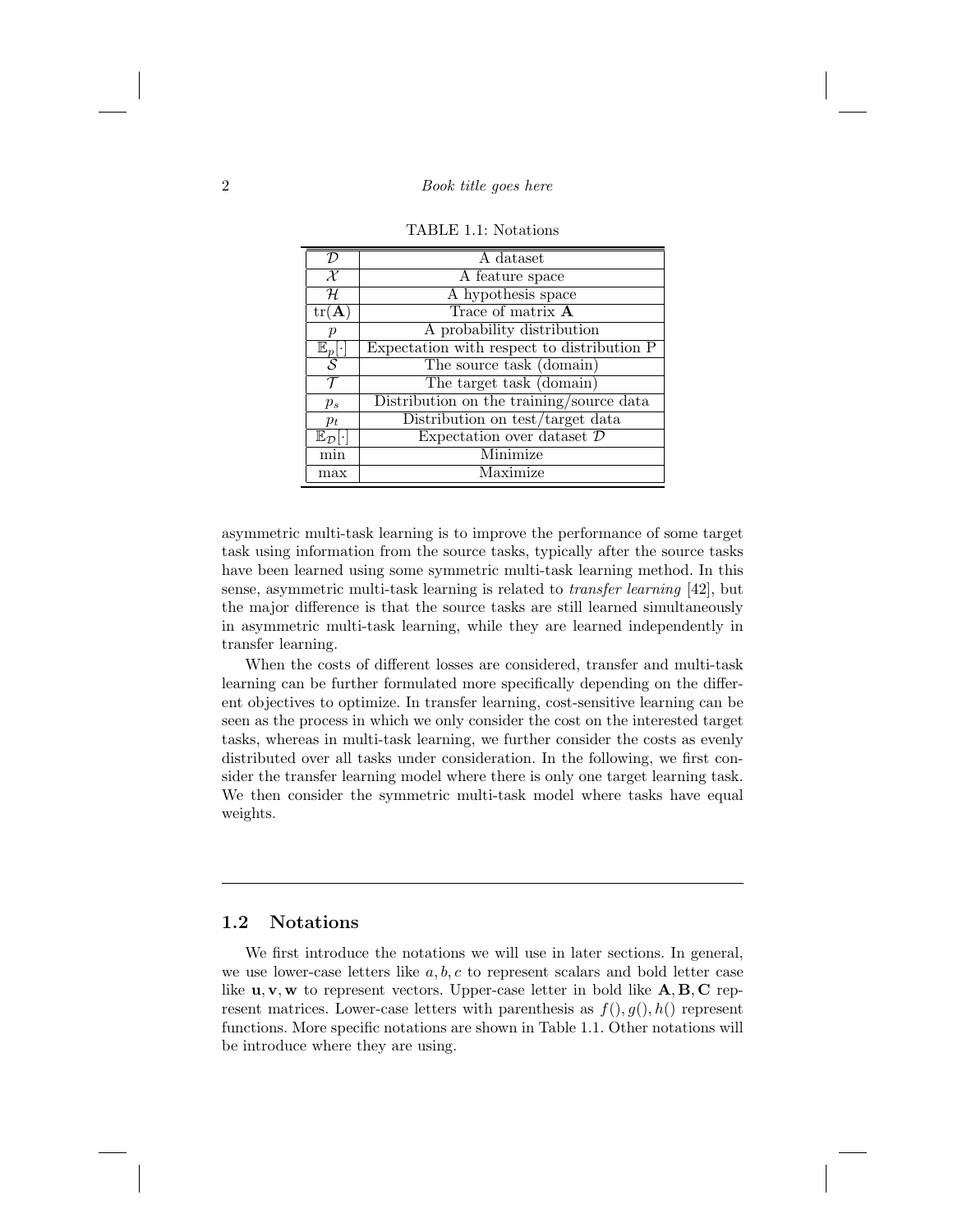#### 1.3 Transfer Learning Models

Cost-sensitive learning can be seen as placing a heavier importance emphasis on some selected instances and features than others. In transfer learning, these weight assignments correspond to sampling based approaches in covariate shift. These learning approaches also share many similarities with classical cost-sensitive learning methods.

Transfer learning attempts to learn useful knowledge from a source task and generalize this knowledge in a target task. This learning paradigm breaks a common assumption made by most machine learning methods, which states that the training and test data are drawn from the same feature space and the same distribution. When the distribution changes, most statistical models need to be rebuilt from scratch using newly collected training data. In many real-world applications, it is expensive or even impossible to re-collect the needed training data and rebuild the models. Therefore, we expect to transfer the knowledge from the source tasks to the target task to reduce the effort of labeling. These learning problems include domain adaptation, sample selection bias, covariate shift and self-taught learning [10, 16, 9, 48]. These approaches are similar in their common goal of knowledge reuse, and different in their specific assumptions made in their learning algorithms to handle the knowledge transfer.

In the following, we review several major methodologies that have been developed to solve the transfer learning problem. These methodologies can be classified in three categories: sampling based approaches, representation based approaches and task-regularization based approaches.

#### 1.3.1 Sampling Based Approach

Sampling-based approaches find their roots in statistical sampling methods, where the aim is to draw selected instances from a particular distribution. When directly drawing samples from the distribution is difficult, samples are drawn from some initial distributions and then are adapted to approximate the original distribution. These adaptation algorithms can be utilized to correct the distribution difference for transfer learning.

#### 1.3.1.1 Importance Sampling as Cost-Sensitive Learning

The intuitive idea behind sampling based approaches is the following. Although the source and the target tasks are different, there are certain parts of the data that can still be reused together with a few labeled data in the target task. Most instance-based transfer approaches are motivated by importance sampling. To see how importance sampling methods may help in this setting, we first review the problem of empirical risk minimization (ERM) [59]. In general, we might want to learn the optimal parameters  $\theta^*$  of the model by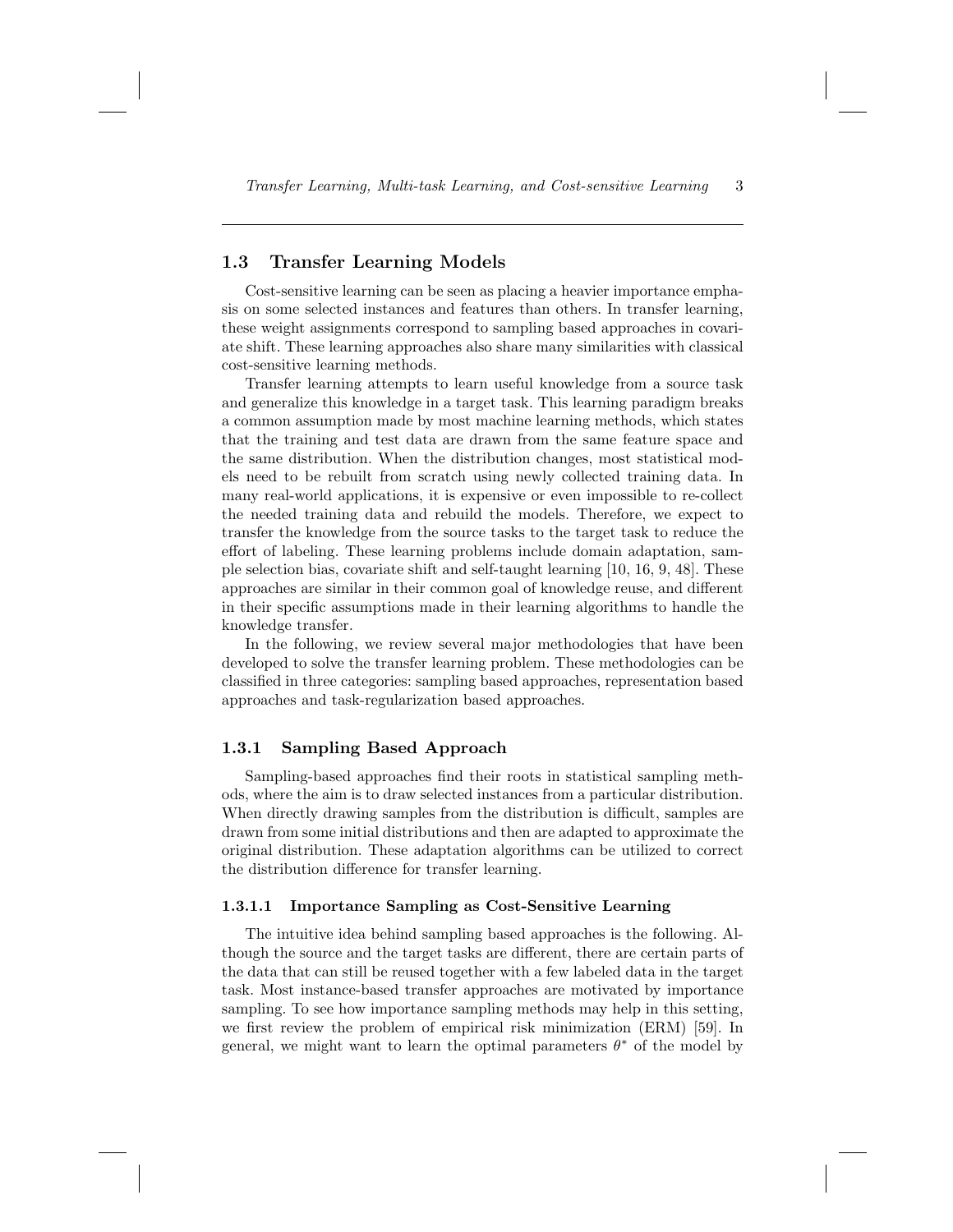minimizing the expected risk,

$$
\theta^* = \arg\min_{\theta \in \Theta} \ \mathbb{E}[l(\mathbf{x}, y, \theta)],
$$

where  $l(\mathbf{x}, y, \theta)$  is a loss function that depends on the parameter  $\theta$ . However, since it is hard to estimate the probability distribution  $p$ , we choose to minimize the ERM instead,

$$
\theta^* = \arg\min_{\theta \in \Theta} \frac{1}{n} \sum_{i=1}^n l(\mathbf{x}_i, y_i, \theta),
$$

where  $n$  is size of the training data.

In the transfer learning setting, we want to learn an optimal model for the target task by minimizing the expected risk,

$$
\theta^* = \arg\min_{\theta \in \Theta} \ \mathbb{E}_{(\mathbf{x},y) \sim p_t}[l(\mathbf{x}, y, \theta)],
$$

where  $(\mathbf{x}, y) \sim p_t$  means that the data  $(\mathbf{x}, y)$  samples follow the distribution given by  $p_t$ . When no labeled data in the target domain are observed in training data, we have to learn a model from the source domain data instead. If  $p_s(\mathbf{x}, y) = p_t(\mathbf{x}, y)$ , then we may simply learn the model by solving the following optimization problem for use in the target domain,

$$
\theta^* = \arg\min_{\theta \in \Theta} \ \mathbb{E}_{(\mathbf{x}, y) \sim p_s}[l(\mathbf{x}, y, \theta)],
$$

Otherwise, when  $p_s(\mathbf{x}, y) \neq p_t(\mathbf{x}, y)$ , we need to modify the above optimization problem to learn a consistent model for the target domain, as follows:

$$
\mathbb{E}_{(\mathbf{x},y)\sim p_t}[l(\mathbf{x},y,\theta)] = \int p_t(\mathbf{x},y) l(\mathbf{x},y,\theta) d\mathbf{x} dy
$$
  
\n
$$
= \int \frac{p_t(\mathbf{x},y)}{p_s(\mathbf{x},y)} p_s(\mathbf{x},y) l(\mathbf{x},y,\theta) d\mathbf{x} dy
$$
  
\n
$$
= \mathbb{E}_{(\mathbf{x},y)\sim p_s} \left[ \frac{p_t(\mathbf{x},y)}{p_s(\mathbf{x},y)} l(\mathbf{x},y,\theta) \right]
$$

Therefore, by adding different importance weights to each instance with the corresponding weight  $\beta(\mathbf{x}, y) := \frac{p_t(\mathbf{x}, y)}{p_s(\mathbf{x}, y)}$ , we can learn a consistent model for the target domain.

#### 1.3.1.2 Estimating the Importance Weight

The key problem in the sampling based algorithm is how to estimate the importance weights. In the following, we discuss two recently developed methods.

Under the covariate shift setting, we have the assumption that the conditional distribution is invariant, namely,  $p_s(y|\mathbf{x}) = p_t(y|\mathbf{x})$ . Thus the difference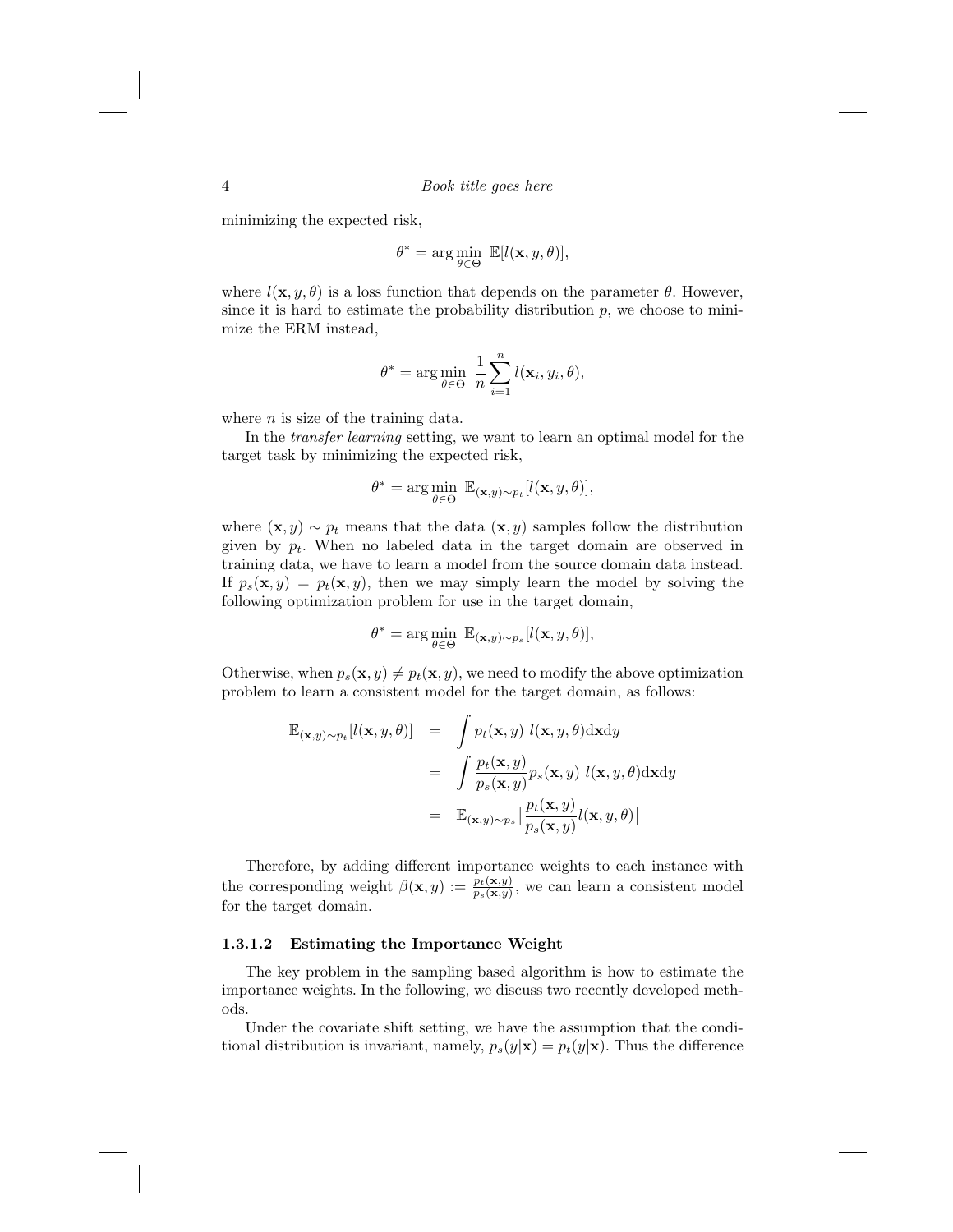between  $p_s(\mathbf{x}, y)$  and  $p_t(\mathbf{x}, y)$  is caused by  $p_s(\mathbf{x})$  and  $p_t(\mathbf{x})$  and  $\frac{p_t(\mathbf{x}, y)}{p_s(\mathbf{x}, y)} = \frac{p_s(\mathbf{x})}{p_t(\mathbf{x})}$  $\frac{p_s(\mathbf{x})}{p_t(\mathbf{x})}$ . If we can estimate  $\frac{p(\mathbf{x}_s)}{p(\mathbf{x}_t)}$  for each instance, we can solve the *covariate shift* problems via cost-sensitive learning.

There are various ways to estimate  $\frac{p_t(\mathbf{x})}{p_s(\mathbf{x})}$ . The most intuitive idea is to estimate  $p_t$  and  $p_s$  first and then compute the ratio. This basic solution is used in early works for solving the sample selection bias problem [67]. However, this method needs to estimate the density function of distributions, which can be infeasible in high dimensional spaces. Therefore, directly estimating the importance weight  $\frac{p_t(\mathbf{x})}{p_s(\mathbf{x})}$  is a more preferable approach [58]. The idea is to estimate the weighting function  $\beta(\mathbf{x})$  that can approximate the ratio. Formally, we would want to minimize the following objective function

$$
\min \quad \text{div}\big(p_t(\mathbf{x}), \ \beta(\mathbf{x}) \cdot p_s(\mathbf{x})\big) \tag{1.1}
$$

.

where  $div($ ,  $)$  is a type of divergence on distributions.

Sugiyama et al. propose an algorithm known as Kullback-Leibler Importance Estimation Procedure (KLIEP), which uses the Kullback-Leibler divergence as the objective function [52]. The objective then becomes

$$
\min \ \mathbf{D}_{\mathrm{KL}}(p_t(\mathbf{x}) \mid \mid \beta(\mathbf{x}) \cdot p_s(\mathbf{x}))
$$

According to the definition of Kullback-Leibler divergence,

$$
D_{KL}(p_t(\mathbf{x}) \parallel w(\mathbf{x}) \cdot p_s(\mathbf{x})) = \int p_t(\mathbf{x}) \log \frac{p_t(\mathbf{x})}{p_s(\mathbf{x})\beta(\mathbf{x})} d\mathbf{x}
$$
  
= 
$$
\int p_t(\mathbf{x}) \log \frac{p_t(\mathbf{x})}{p_s(\mathbf{x})} d\mathbf{x} - \int p_t(\mathbf{x}) \log \beta(\mathbf{x}) d\mathbf{x}.
$$

In the above equations, since the first term is independent of  $\beta(\mathbf{x})$ , the optimization problem can be converted to a maximization problem for the second term:

$$
\max \int p_t(\mathbf{x}) \log \beta(\mathbf{x}) \mathrm{d}\mathbf{x}.
$$

KLIEP further assumes the weighting function has a special form, such that

$$
w(\mathbf{x}) = \sum_{l} \alpha_l \varphi_l(\mathbf{x}),
$$

where  $\alpha_l$  are parameters to be learned from the data samples and  $\{\varphi_l(\mathbf{x})\}$ are a set of basis functions such that  $\varphi_l(\mathbf{x}) \geq 0$  for all x. The optimization problem can be converted to the following convex optimization problem given finite training samples,

$$
\max \sum_{\mathbf{x} \in \mathcal{D}_t} \log(\sum_l \alpha_l \varphi_l(\mathbf{x})),
$$
\n
$$
s.t. \sum_{\mathbf{x} \in \mathcal{D}_t} \sum_l \alpha_l \varphi_l(\mathbf{x}) = n_s \text{ and } \alpha_l \ge 0
$$
\n(1.2)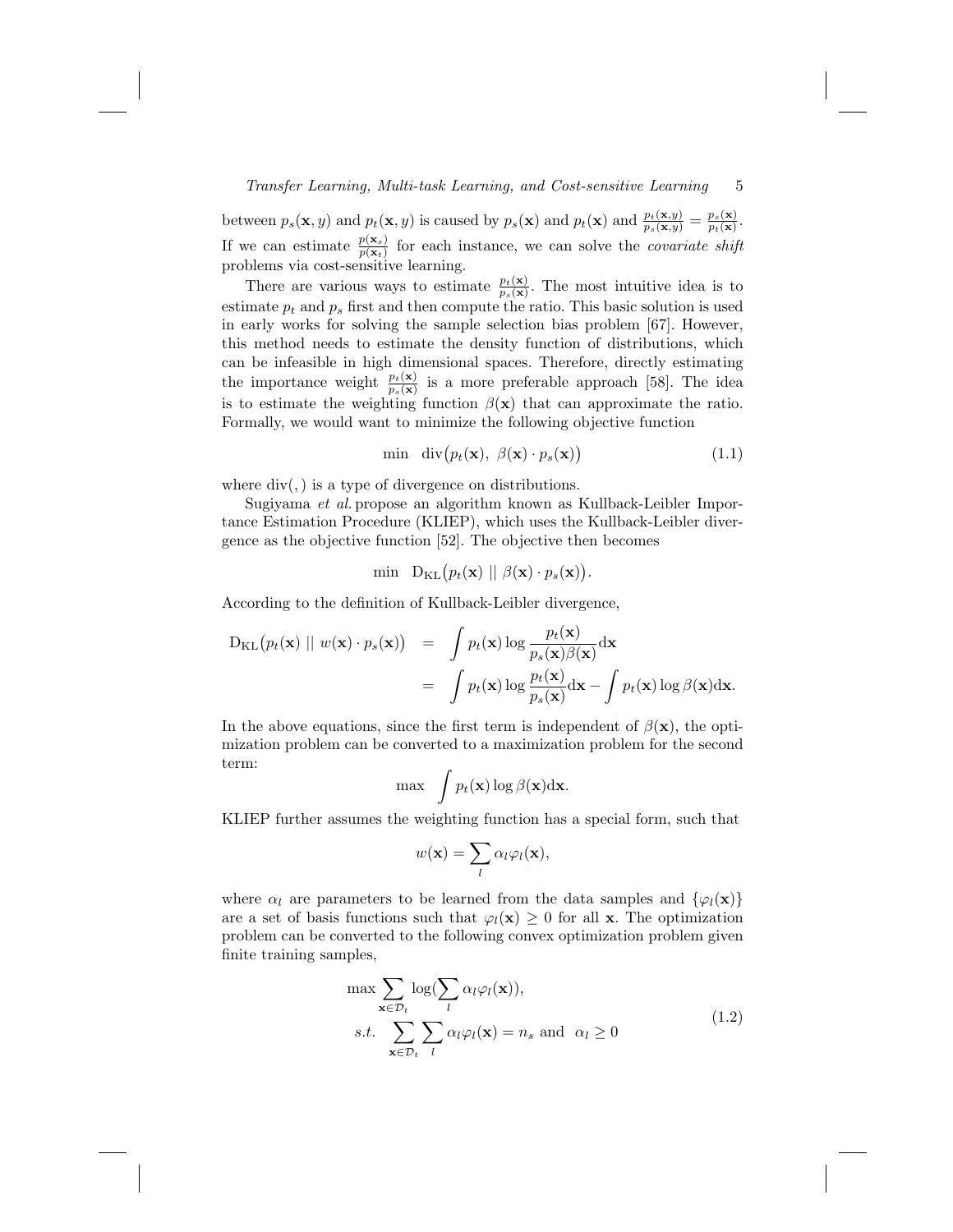where  $n<sub>s</sub>$  is the number of data in the source domain and the constraint comes from  $\int p_t(\mathbf{x})\beta(\mathbf{x})d\mathbf{x} = 1$ .

It is possible to consider other types of divergence instead of KLdivergence. Recently, researchers have made the connection between distributions and kernel methods. This connection is based on the finding that there exists a bijection<sup>1</sup>  $\mu$  between the space of all probability measures and the marginal polytope induced by the feature map  $\Phi(\mathbf{x})$  if F is an reproducing-kernel Hilbert space (RKHS) with a universal kernel  $k(\mathbf{x}, \mathbf{x}') =$  $\langle \Phi(\mathbf{x}), \Phi(\mathbf{x}') \rangle$  [24].

Huang et al. [28] propose a kernel-mean matching (KMM) algorithm to learn  $\beta(\mathbf{x})$  directly by matching the means between the source domain data and the target domain data in a reproducing-kernel Hilbert space (RKHS).

$$
\min_{\beta} \, ||\mu(p_t) - \mathbb{E}_{x \sim p_t}[\beta(\mathbf{x}) \cdot \Phi(\mathbf{x})]||,
$$

The additional constraint of the optimization problem is similar to KLIEP, which is  $\beta(\mathbf{x}) \geq 0$  and  $\mathbb{E}_{x \sim p_s}[\beta(\mathbf{x})] = 1$ .

KMM can be rewritten as the following quadratic programming (QP) optimization problem.

$$
\begin{aligned}\n\min_{\beta} & \quad \frac{1}{2} \boldsymbol{\beta}^T \mathbf{K} \boldsymbol{\beta} - \kappa^T \boldsymbol{\beta} \\
s.t. & \quad \beta_i \in [0, B] \quad and \quad |\sum_{i=1}^{n_s} \beta_i - n_s| \le n_s \epsilon\n\end{aligned}
$$

where B is the upper bound for the importance weights.  $\mathbf{K} = \begin{bmatrix} \mathbf{K}_{s,s} & \mathbf{K}_{s,t} \\ \mathbf{K}_{t,s} & \mathbf{K}_{t,t} \end{bmatrix}$ and  $\mathbf{K}_{t,t}$  are kernel matrices for the source domain data and the target domain data, respectively.  $\kappa_i = \frac{n_s}{n_t} \sum_{j=1}^{n_t} k(\mathbf{x}_i, \mathbf{x}_{t_j})$ , where  $\mathbf{x}_i$  is an instance from either the source or target domain, while  $\mathbf{x}_{t_j}$  is an instance from the target domain.

Different from KLIEP, which estimates the weighting function, KMM directly estimates the weight vector  $\beta$  of training samples. When doing this, the out-of-sample problem introduces difficulty in using cross validation to set the parameters in the kernel function. This is not a problem of KLIEP, since it can be integrated with cross validation to perform model selection automatically in two steps: (1) estimating the weights of the source domain data; (2) training models on the re-weighted data. Both KMM and KLIEP avoid estimating the distribution of  $x$ , which is not a trivial problem to solve when the data dimension is high. It has been shown that KMM is equivalent to an alternative version of KLIEP [58].

It is also possible to combine the estimation of importance weights with the learning problem in a unified framework. Bickel et al. [9] derive a kernellogistic regression classifier based on this idea. Besides sample re-weighting

<sup>&</sup>lt;sup>1</sup>A bijection is a function f from a set X to a set Y with the property that, for every y in Y, there is exactly one x in X such that  $f(x) = y$ .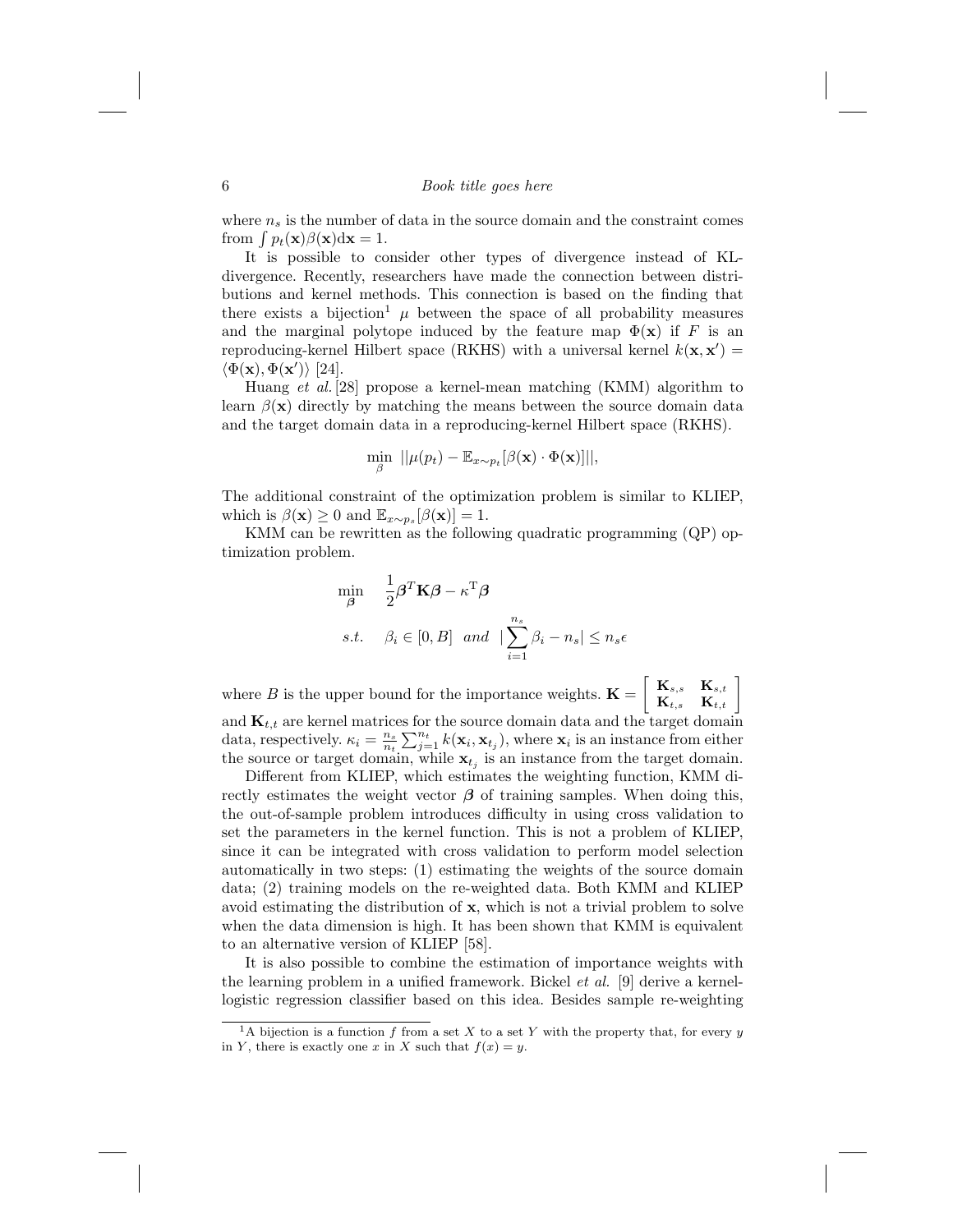techniques, Dai et al. [17] extend a traditional Naive Bayesian classifier for the transductive transfer learning problems, where unlabeled data are available at training time. For more information on importance sampling and re-weighting methods for covariate shift or sample selection bias, readers can refer to a recently published book [47] by Quionero-Candela *et al.*.

The covariate shift assumption does not hold when  $p_s(y|\mathbf{x}) \neq p_t(y|\mathbf{x})$ . In this case, we can consider label information to improve the estimation of the importance weights. This would require that some labeled data for the target task be available. Similar to the previous case, directly estimating the joint probability is an intuitive method, but it suffers from the data sparseness problem. An alternative approach is to learn the weights through a boostingstyle algorithm, as is done in TrAdaBoost [18].

TrAdaBoost [18] is an extension of the Adaboost algorithm to the transfer learning problem. The original Adaboost algorithm sequentially trains some weak learners so that the subsequently built classifiers are tweaked in favor of those instances misclassified by previous classifiers [22]. The cost of misclassification increases in each next round. TrAdaBoost revises the weighting scheme to filter out the training data that are very different from the test data by automatically adjusting the weights of training instances. The algorithm of TrAdaBoost is shown in Algorithm 1.

At each boosting step, TrAdaBoost increases the relative weight of target instances that are misclassified, as is shown in Figure 1.1. When a source instance is misclassified, its weight is decreased, instead of increased as in classical boosting algorithms. In this way, TrAdaBoost makes use of the source instances that are similar to the target data while distancing from those that are dissimilar. Since class labels are taken into consideration, we can use  $p(\mathbf{x}, y)$ to represent similarity between sample instances in source and target domains, allowing the final classifier to be more accurate and robust. For a more detailed description, please see [18].

#### 1.3.2 Feature-Representation Based Approach

The feature-representation based approaches to the transfer learning problem aim at finding "good" feature representations to minimize domain divergence and classification or regression model error. Strategies to find "good" feature representations are different for different types of the source task data. If many labeled data in the source domain are available, supervised learning methods can be used to construct a feature representation. This is similar to common feature representation based approach in multi-task learning, to be discussed in Section 1.4.1.

Formally, the loss function of representation based approach can be defined as

$$
\min_{\theta} \ \operatorname{div} (p_t(f_{\theta}(\mathbf{x})), \ p_s(f_{\theta}(\mathbf{x}))).
$$

where  $f_{\theta}$  is a function to map **x** to a new feature representation.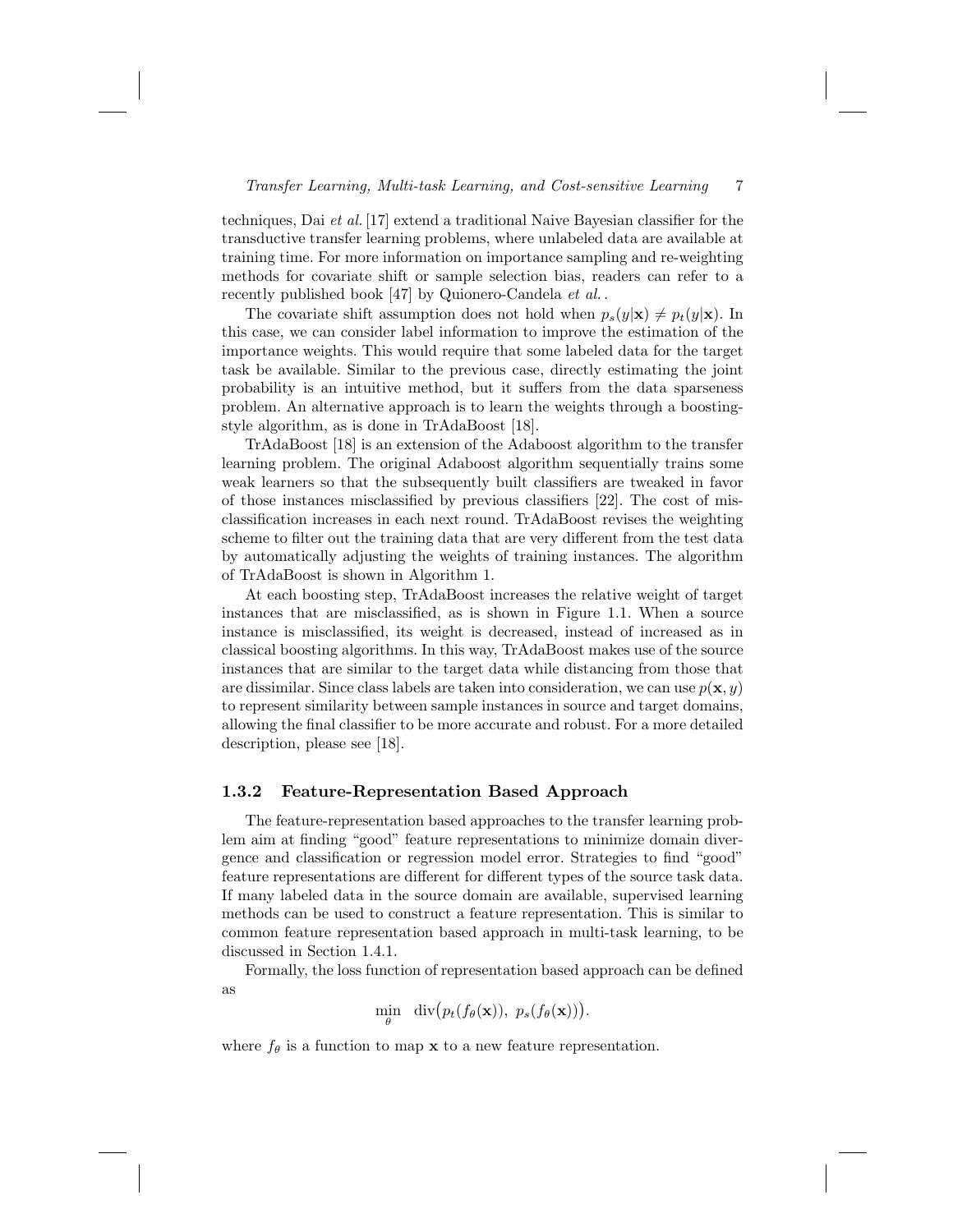

FIGURE 1.1: A toy example to show the weighting scheme for TrAdaBoost. Solid plus and minus points represent the target task and the hollow plus and minus points represent the source task. The symbols  $+/-$  indicate positive and negative instances. The size of the points stands for their corresponding weights.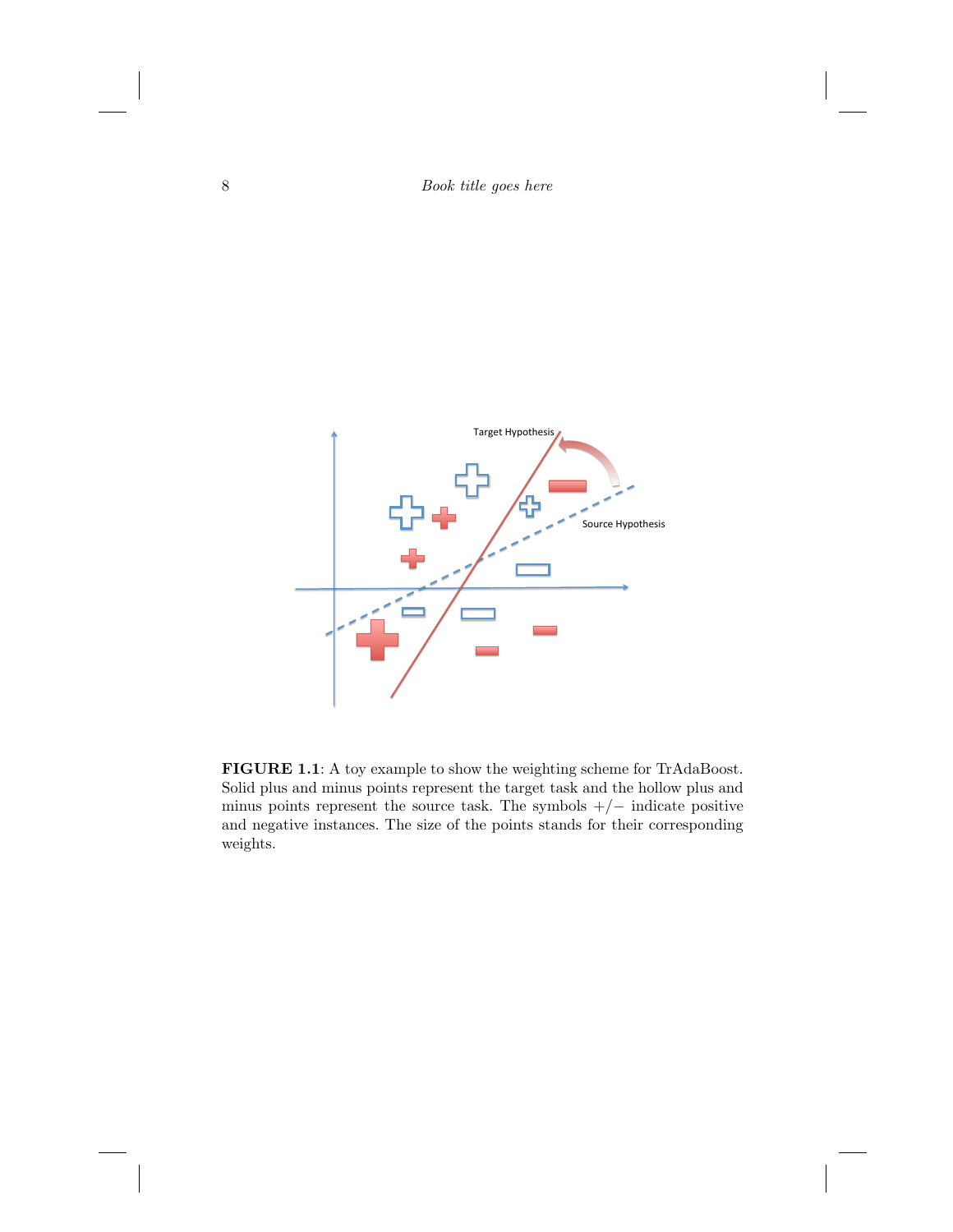#### Algorithm 1 TrAdaBoost

**Input:** Two labeled data sets  $\mathcal{D}_t = \{(\mathbf{x}_i, y_i)\}_{i=1}^n$  and  $\mathcal{D}_s = \{(\mathbf{x}_j, y_j)\}_{j=n+1}^{n+m}$ , the unlabeled data set  $\mathcal{D}_u = {\mathbf{x}_k}$ , a base learning algorithm Learner, and the maximum number of iterations T.

**Output:** A hypothesis  $h_f(\mathbf{x})$ 

Initialize the initial weight vector.

for  $t = 1, \ldots, T$  do

1. Set  $\beta^t \leftarrow \beta^t / (\sum_i \beta_i^t)$ 

2. Call Learner, providing it the combined training set with the weight  $w^t$  and the unlabeled data set  $\mathcal{D}_u$ . Then, get back a hypothesis  $h_t: \mathcal{X} \to$  $\{-1, +1\}.$ 

3. Calculate the error of  $h_t$  by

$$
\epsilon_t = \sum_{i=n+1}^{n+m} \frac{\beta_i^t \| h_t(\mathbf{x}_i) - y_i \|}{\sum_{i=n+1}^{n+m} \beta_i^t}
$$

Set  $\alpha_t = \epsilon_t/(1 - \epsilon_t)$  and  $\alpha = 1/(1 + \sqrt{2 \ln n/T})$ . Update the new weight vector:

$$
\beta_i^{t+1} = \begin{cases} \beta_i^t \alpha^{\|h_t(\mathbf{x}_i) - y_i\|} & \text{if } 1 \le i \le n \\ \beta_i^t \alpha_t^{-\|h_t(\mathbf{x}_i) - y_i\|} & \text{if } n+1 \le i \le n+m \end{cases}
$$

and the hypothesis

$$
h_f(x) = \begin{cases} 1, & \prod_{t=\lceil T/2 \rceil}^T \alpha_t^{-h_t(\mathbf{x})} \ge \prod_{t=\lceil T/2 \rceil}^T \alpha_t^{-\frac{1}{2}} \\ 0, & \text{otherwise} \end{cases}
$$

end for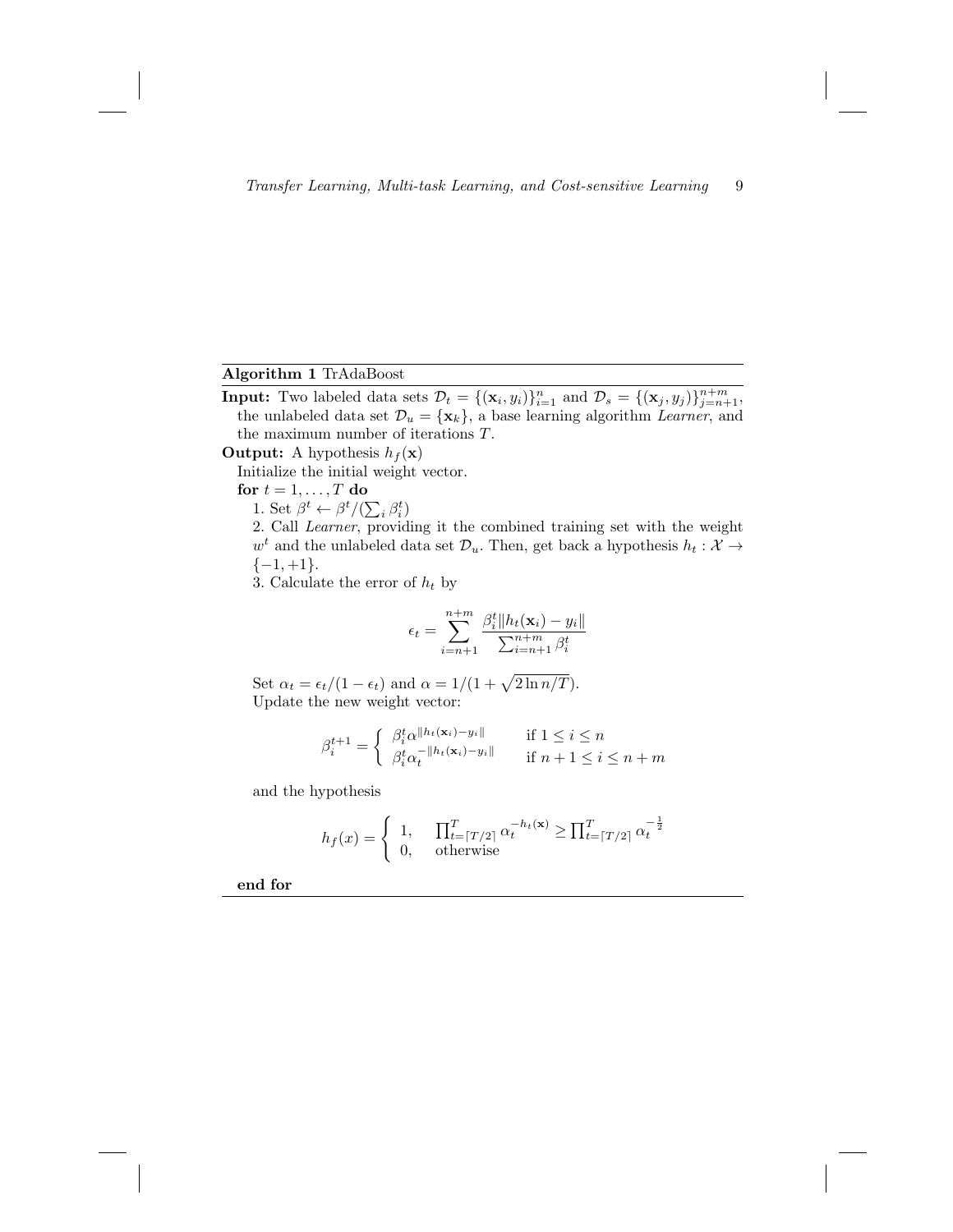This objective is similar to Eq. 1.1 in that they both try to minimize the divergence between transformation of distributions. They differ in that feature-representation based approaches use transformation on features.

We should note that the above objective is only a necessary condition for a successful transfer learning algorithm, because we can always find a trivial mapping function that makes the distributions are identical. Often, we need other constraints or objectives at the same time to avoid such trivial mappings.

If no labeled data are available in the source domain, we can exploit what is known as self-taught learning [48], which is a type of unsupervised learning method that can be used to construct a new feature representation. In selftaught learning, the label space differences between the source and target domains may be large, which implies the auxiliary information of the source domain cannot be used directly. This situation is similar to the inductive transfer-learning setting where the labeled data in the source domain are unavailable. Thus, the key is to find the overlap of the two feature spaces either through a mapping function or through a subspace.

As an example of feature-representation based approach, consider a sentiment classification problem, which aims to find the orientation of product reviews based on their content. For the sentiment classification problem, Blitzer et al. [11] propose the structural correspondence learning (SCL) algorithm to exploit domain adaptation techniques for sentiment classification. SCL uses an alternating structural optimization (ASO) algorithm as the optimization algorithm, which was proposed by Ando and Zhang [3]. SCL tries to construct a set of related tasks to model the relationship between pivot features and non-pivot features. The non-pivot features with similar weights among the source and target tasks tend to have similar discriminative power in a low-dimensional latent space, which can be used to transfer the classification knowledge.

Another example is transfer learning via dimensionality reduction, which is proposed by Pan *et al.* [43]. In this work, Pan *et al.* exploit the Maximum Mean Discrepancy Embedding (MMDE) method, originally designed for dimensionality reduction, to learn a low-dimensional space to reduce the difference of distributions between different domains for transfer learning. In particular,

$$
\min_{\beta} \ \|\mathbb{E}_{x \sim p_s}[\Phi(\mathbf{x})] - \mathbb{E}_{x \sim p_t}[\Phi(\mathbf{x})]\|,
$$

The aim of MMDE is that, besides minimizing the gap between the two distributions, MMDE also maximizes the information to be kept in the kernel space, which is represented by the trace of the kernel matrix.

In the same spirit, Si et al. in [51] consider a linear mapping function for f and using the Bregman-divergence as the divergence function, where the objective function can be formulated as follows,

$$
\min_{\boldsymbol{W}}\ \mathrm{D}_{\mathrm{Breg}}\big(p_t(f_{\mathbf{W}}(\mathbf{x}))||p_s(f_{\mathbf{W}}(\mathbf{x}))\big)+\lambda\cdot l(\mathbf{W})
$$

In this equation,  $W$  is a linear mapping from a high dimensional space to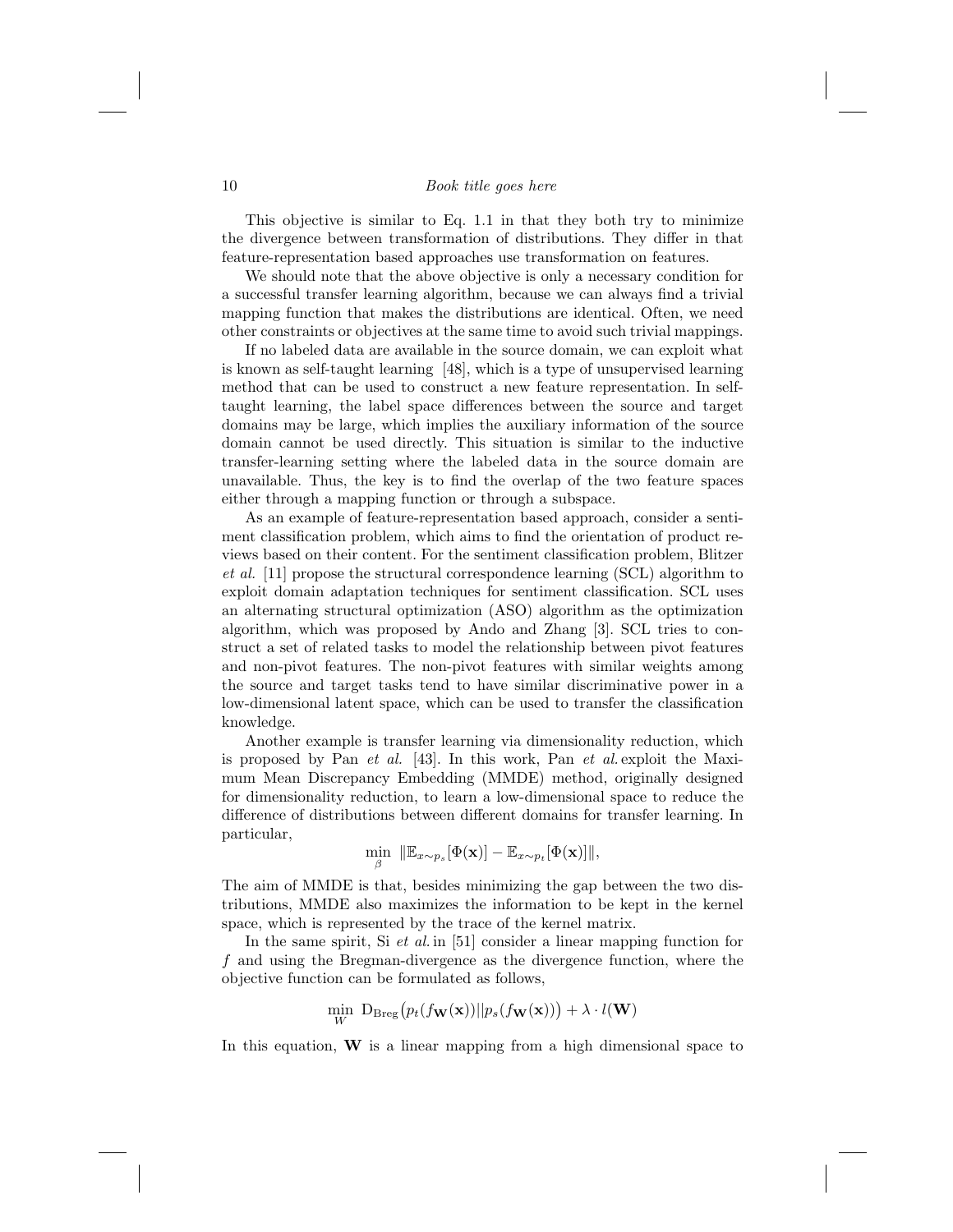|             | Electronics                       | Video Games                      |
|-------------|-----------------------------------|----------------------------------|
| P           | Compact; easy to operate; very    | A very good game! It is action   |
|             | good picture quality; looks       | packed and full of excitement. I |
|             | sharp!                            | am very much hooked on this      |
|             |                                   | game.                            |
| P           | I purchased this unit from Cir-   | Very realistic shooting action   |
|             | cuit City and I was very excited  | and good plots. We played this   |
|             | about the quality of the picture. | and were hooked.                 |
|             | It is really nice and sharp.      |                                  |
| $\mathbf N$ | It is also quite blurry in very   | The game is so boring. I am ex-  |
|             | dark settings. I will never buy   | tremely unhappy and will proba-  |
|             | HP again.                         | bly never buy UbiSoft again.     |

TABLE 1.2: Cross domain sentiment classification examples

a low dimensional space and  $l(\mathbf{W})$  is a general subspace learning objective function.

The feature-representation based approaches are also used in multi-task learning problem, which we review in Section 1.4.1.

### 1.3.3 Application Example: Cross-domain Sentiment Classification

We take *Sentiment classification* as an example, which aims to determine whether a product review document reflects a positive or a negative view. Sentiment classification is very useful in online shopping applications, since it allows vendors to know which products are liked by the customers and for what reasons. Many machine learning techniques have been developed for sentiment classification, which have shown good performance when there are sufficient labeled data for training in one specific domain.

Sentiment classification is a domain-dependent task. Table 1.2 gives some examples on domain differences of sentiment terms. Table 1 shows several user review sentences from two domains: electronics and video games. In the electronics domain, we may use words like "compact", "sharp" to express our positive sentiment and use "blurry" to express our negative sentiment. While in the video game domain, words like "hooked", "realistic" indicate positive opinion and the word "boring" indicates negative opinion. Due to the mismatch between domain-specific words, a sentiment classifier trained in one domain may not work well when directly applied to other domains. Thus, cross-domain sentiment classification algorithms are highly desirable for reducing the domain dependency and manually labeling cost.

Among the cross-domain sentiment classification algorithms, most adopt the feature-representation based approaches. As we see in Table 1.2, some sentiment terms are shared across domains while some are domain-dependent.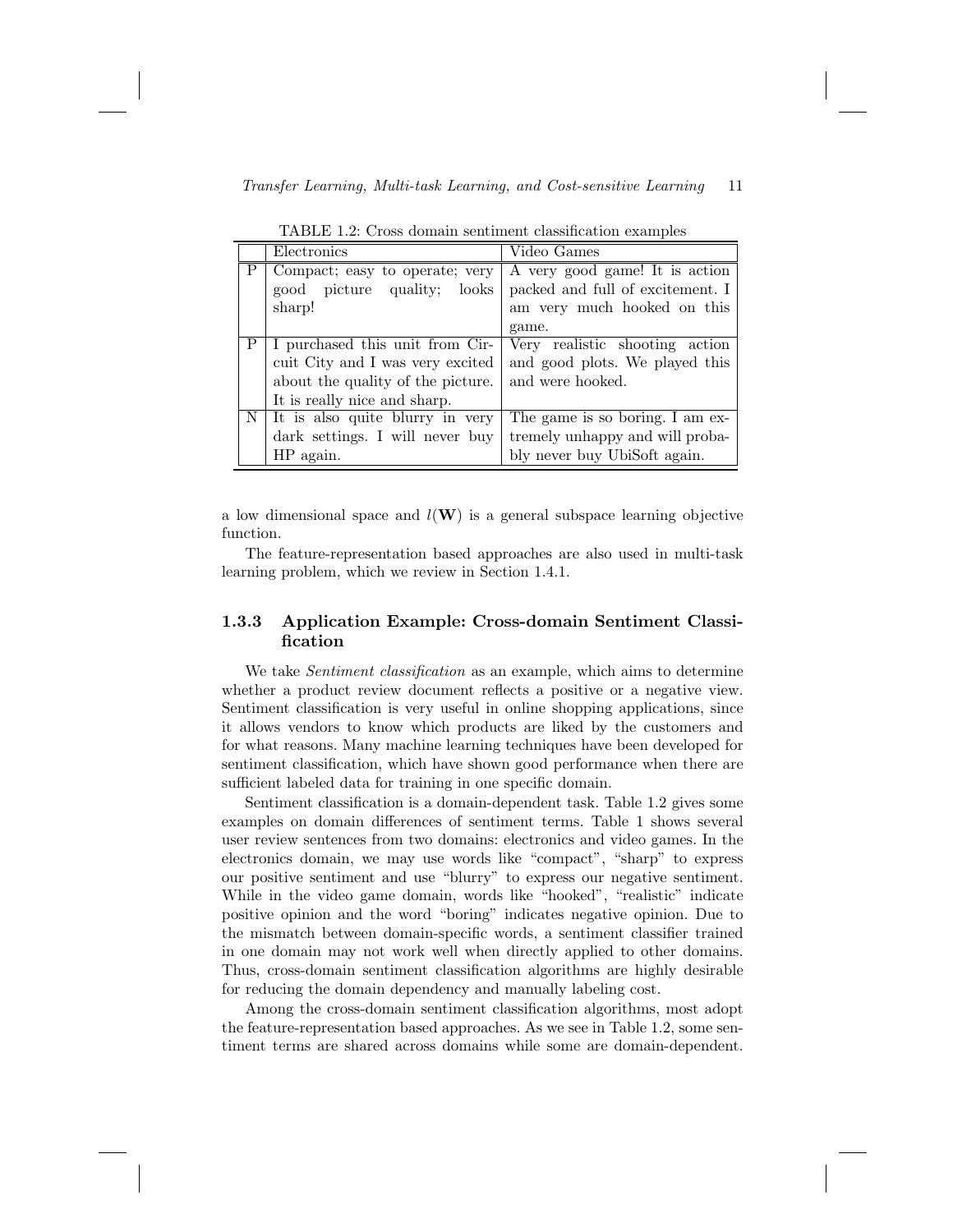| Dataset                          | No Transfer | SCL.  | SFA           | <b>Bound</b> |
|----------------------------------|-------------|-------|---------------|--------------|
| $Book \rightarrow DVD$           | 77.3%       | 78.5% | 81.4\%        | 82.6%        |
| $DVD \rightarrow Book$           | 74.1\%      |       | 77.6%   77.1% | 81.4%        |
| Kitchen $\rightarrow$ Electronic | 82.8%       | 85.1% | 85.0%         | 84.6%        |
| $Electronic \rightarrow Kitchen$ | 85.0%       | 85.1% |               |              |

TABLE 1.3: Results on Sentiment Classification.

Thus, they can be used to map between two domains. One example is the work by Blitzer *et al.* [11], who propose the structural correspondence learning (SCL) algorithm to exploit domain adaptation techniques for sentiment classification. As we mentioned above, the SCL algorithm first identifies the common features that are shared among different domains as the pivot features. It then uses unlabeled data and the pivot features from both source and target domains to find a mapping between the features from these domains, by which a common feature space is constructed. Extending this idea, Pan et al. [44] develop a spectral feature alignment (SFA) algorithm to align domain-specific words from different domains into unified clusters, with the help of domain-independent words as a bridge. Compared to SCL, SFA can discover a robust representation for cross-domain data by fully exploiting the relationship between the domain-specific and domain-independent words via simultaneously co-clustering them in a common latent space. Table 1.3 shows some experimental results on sentiment classification [44]. We can observe that the domain adaptation algorithms achieve better performance than the baseline without considering out-of-domain data. The bound indicates the performance of the gold standard, which is an in-domain classifier trained with labeled data from the target domain.

#### 1.4 Multi-Task Learning Models

Transfer learning is focused on learning in the target domain, where the source domains are only used as auxiliary information. In contrast, multi-task learning seeks to improve the generalization performance of each learning task with the help of the other related tasks [14, 7, 53]. As we mentioned in the beginning of the chapter, most existing multi-task learning methods consider all tasks to have the same importance. In this setting, we review some existing methods for multi-task learning problem, which can be further categorized into five sets: common representation approach, task regularization approach, task clustering approach, hierarchical Bayesian approach and task relationship learning approach.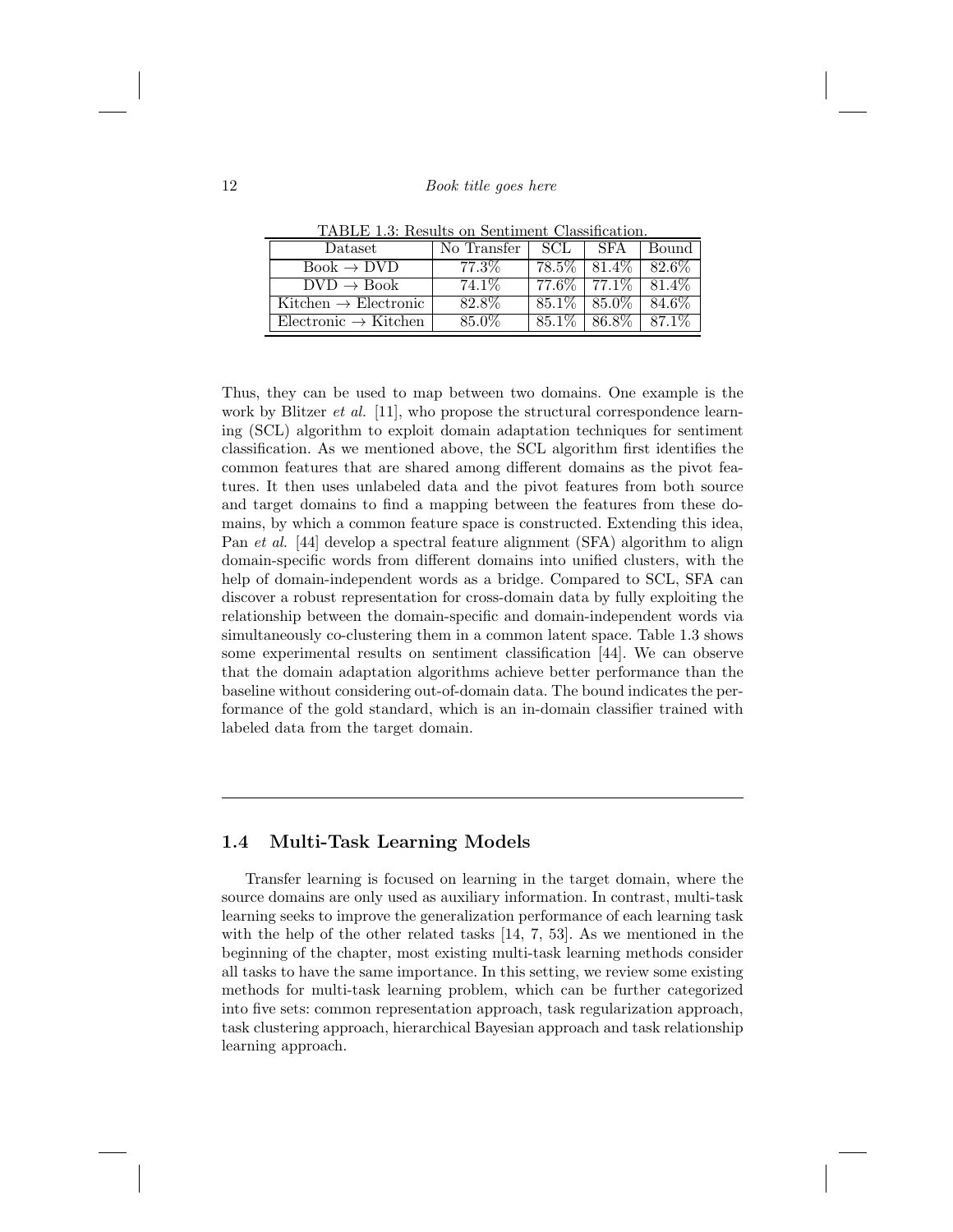#### 1.4.1 Common Representation Based Approach

The "representation" here mostly denotes data representation. Neural network is the earliest model in this category. Note that a multi-task neural network is just a conventional multilayer feed-forward neural network that capture the commonality of the tasks when learning. In a multi-task neural network, the hidden layer corresponds to common data representation after some linear or nonlinear transformation. Following this strategy, Liao and Carin [38] extend radial basis function networks for multi-task learning. In their work, the hidden layer is treated as a common representation for each task. Since the radial basis function network has an analytical solution, it can use the data points in multiple tasks to determine the form of the RBF function in the hidden layer, which can be learned via active learning.

Argyriou et al. [4, 5] propose a multi-task feature learning method to learn the common representation for multi-task learning under a regularization framework:

$$
\xi(\mathbf{U}, \mathbf{A}) = \sum_{i=1}^{k} \sum_{j=1}^{n_i} l(y_j^i, \mathbf{a}_i^{\mathrm{T}} \mathbf{U}^{\mathrm{T}} \mathbf{x}_j^i) + \gamma ||\mathbf{A}||_{2,1}^2
$$
(1.3)

where  $l(\cdot, \cdot)$  denotes the loss function, U is the common transformation to find common representation,  $a_i$  is the model parameters for task  $T_i$ ,  $A =$  $(\mathbf{a}_1, \ldots, \mathbf{a}_k)$  and  $||\mathbf{A}||_{2,1} = \sum_j ||\mathbf{A}^j||_2$  denotes  $l_{1,2}$  norm of a matrix **A**, where  $\mathbf{A}^j$  denotes jth row of  $\mathbf{A}$ . The  $l_{1,2}$  norm in regularization function will lead to zero-row in A, which is equivalent to feature selection on  $\mathbf{U}^T \mathbf{x}_j^i$ , because of the sparsity property of  $l_1$  norm. An alternating method is used to learn the model parameters.

The common representation in multi-task neural network and multi-task feature learning is some form of transformation on the original data representation. Obozinski et al. [41] propose a feature selection method for multi-task learning, which formulation is similar to Eq. (1.3) but without U. This can be viewed as a multi-task extension of LASSO [55]. Jebara [31] extends the maximum entropy discrimination (MED) method to multi-task learning [29]. MED solves the feature and kernel selection problems in multi-task learning settings, in which a selected subset of features and the kernel combination coefficients are shared by the tasks.

#### 1.4.2 Task Regularization Approach

The task-regularization methods are all under the regularization framework, which consists of two objective function terms: an empirical loss on the training data of each task, and a regularization term that encodes the relationship between tasks for reducing the model complexity.

Evgeniou and Pontil [21] propose a multi-task extension of SVM, which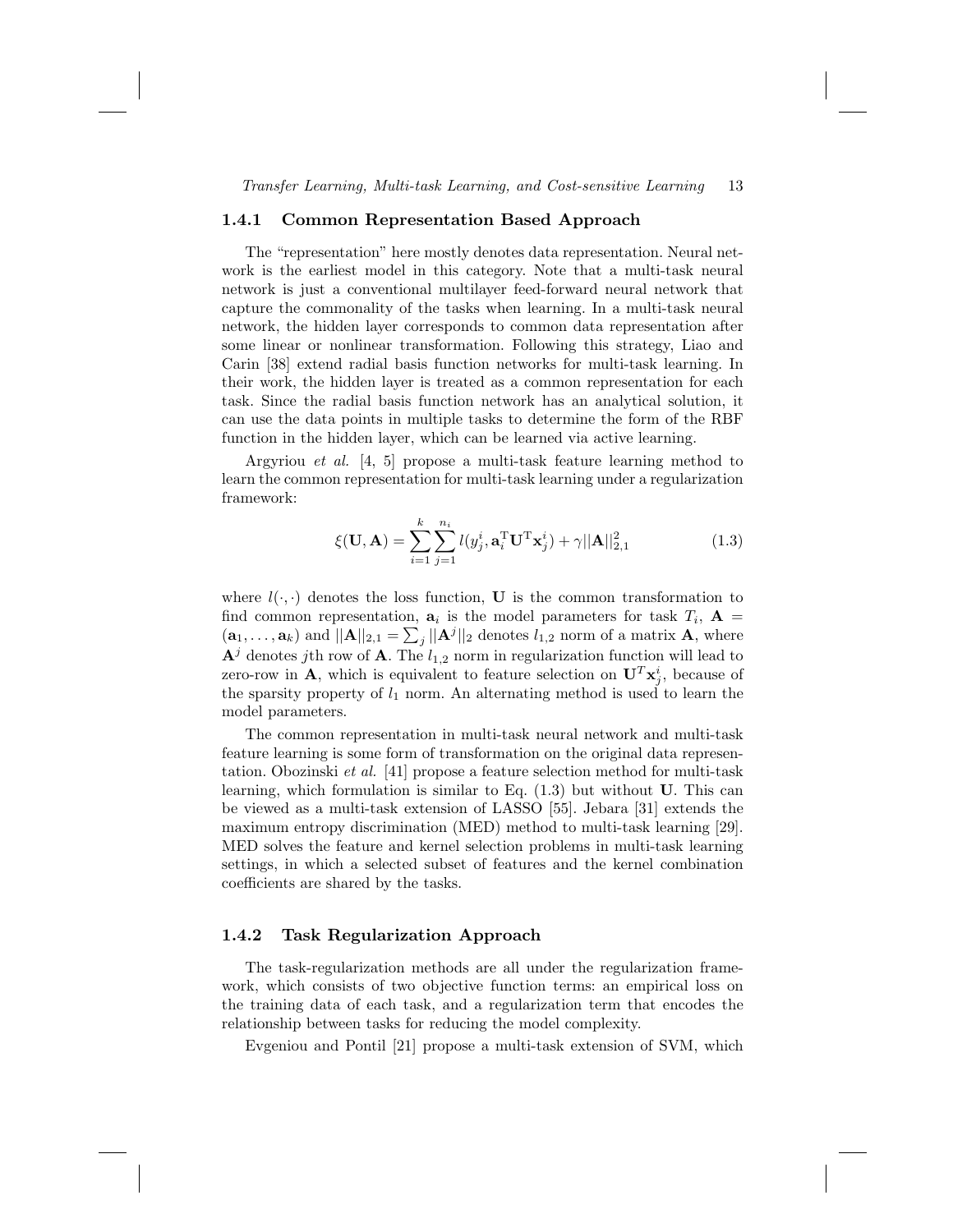minimizes the following objective function

$$
\xi(\{\mathbf{w}_i\}) = \sum_{i=1}^k \sum_{j=1}^{n_i} l(y_j^i, \mathbf{w}_i^{\mathrm{T}} \mathbf{x}_j^i) + \lambda_1 \sum_{i=1}^k ||\mathbf{w}_i||_2^2 + \lambda_2 \sum_{i=1}^k ||\mathbf{w}_i - \frac{1}{k} \sum_{j=1}^k \mathbf{w}_j||_2^2.
$$
 (1.4)

The first and second terms of Eq. (1.4) denote the empirical error and 2-norm of parameter vectors, respectively, which are the same as those of single-task SVMs. However, the third term is designed to penalize large deviation between each parameter vector and the mean parameter vector of all tasks, which enforces the parameter vectors in all tasks are similar to each other.

In [20], Evgeniou et al. extend the work in [21] and propose multi-task kernel, by which the formulation of multi-task kernel methods can be reduced to that in single-task kernel methods.

Similar to [20], by utilizing an unweighted task network to encode the relatedness between tasks, Kato et al. [32] propose a different multi-task learning method, which is also based on SVM. The formulation can be written as

$$
\begin{aligned}\n\min \qquad & \xi(\{\mathbf{w}_i\}) = \sum_{i=1}^k \sum_{j=1}^{n_i} l(y_j^i, \mathbf{w}_i^{\mathrm{T}} \mathbf{x}_j^i) + \lambda_1 \sum_{i=1}^k ||\mathbf{w}_i||_2^2 + \lambda_2 \rho \\
\text{s.t.} \qquad & ||\mathbf{w}_{i_k} - \mathbf{w}_{j_k}||_2^2 \le \rho \text{ for } T_{i_k} \text{ and } T_{j_k} \text{ are related,}\n\end{aligned}
$$

which means the difference of the parameter vectors of any two related tasks is small.

#### 1.4.3 Task Clustering Approach

Thrun and O'Sullivan [54] are the first to propose a task clustering method for multi-task learning. The main idea is to cluster all tasks into several clusters, in which the related tasks are assumed to share similar representations. The base learner in [54] is weighted K-Nearest-Neighbor classifier, in which each feature is given a weight for computing a distance metric, which are then used in clustering.

Different from [54], Bakker and Heskes [6] propose a Bayesian multi-task neural network, which has a structure that is the same to that of conventional multi-task neural network in which the input-to-hidden-layer weights are shared by all tasks. Different from the multi-task neural network, the hidden-layer-to-output-layer weights  $A_i$  for each task have a common prior.

Task-clustering methods require the number of clusters to be given, which is difficult for many real-world applications, Xue *et al.* [61] propose a task clustering multi-task learning method, which utilizes a nonparametric Bayesian model, Dirichlet Process (DP), as a basic mechanism to cluster tasks without knowing the number of clusters. For each task, they use logistic regression to model the data

$$
p(y_j^i|\mathbf{x}_j^i, \mathbf{w}_i) = \sigma(y_j^i \mathbf{w}_i^{\mathrm{T}} \mathbf{x}_j^i).
$$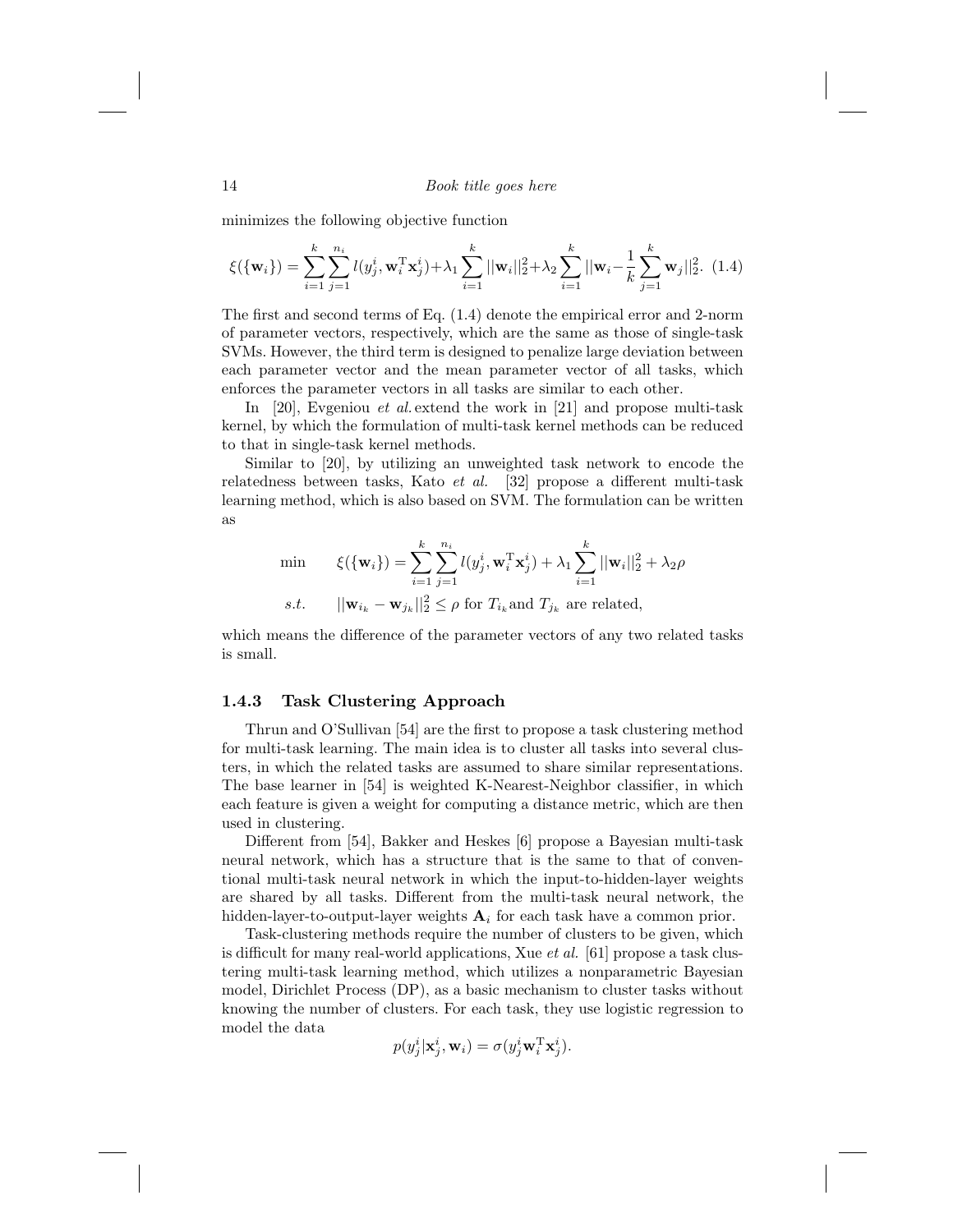Then we add a DP prior to  $w_i$  as

$$
\mathbf{w}_i \sim \text{DP}(\alpha_0, G_0)
$$

where  $\alpha_0$  denotes the concentration parameter and  $G_0$  denotes the base measure.

Researchers have also considered a task clustering approach under the regularization framework. Jacob et al. [30] propose a regularization method by incorporating the cluster structure as a regularization term. In [30], researchers introduce a cluster indicator matrix and integrate the cluster structure and empirical loss in the same objective function. A limitation of this method is that the number of clusters in multiple tasks must be given as a prior.

#### 1.4.4 Hierarchical Bayesian Approach

Hierarchical Bayesian model is well studied in statistics community and widely used in many applications. Heskes [27] proposes a Bayesian multi-task neural network method for multi-task learning, in which the hidden-to-output weights for each task have a prior whose parameters are shared by all tasks. This model is similar to that in [6].

Micchelli and Pontil [40] are the first to employ a Gaussian Process (GP)[50] in multi-task learning. Lawrence and Platt [35] generalize the informative vector machine  $(IVM)[36]$ , which is a sparse extension of GP, to multi-task learning. In this method, the parameters in the kernel function are shared by all tasks. Thus, the formulation in multi-task IVM is identical to that of single task IVM with the covariance matrix being a block matrix. Each sub diagonal matrix of this block matrix correspond to the covariance matrix for each task.

Yu et al. [64] propose a hierarchical Bayesian model, which utilize a GP for each task for multi-task regression. The nonparametric GP prior for each task is identical and the mean and covariance matrices have a conjugate prior in this model. Then, an EM algorithm is used to learn the mean and covariance matrix. Since the learned kernel matrix has no parametric form, when making a prediction, approximate estimation of kernel function is needed. Since all tasks share the same GP prior, the hierarchical model is affected by outlier tasks, which motivates a robust extension [66, 72] by utilizing a t-Process (TP) model. Different from the above methods, which are mostly based on GP, Zhang et al. [68] describe a latent variable model for multi-task learning. For each task  $T_i$ , the classifier or regressor is parameterized by some parameters  $\theta_i$ . Then, the parameters  $\theta_i$  in different tasks are assumed to satisfy a latent variable model

$$
\theta_i = \Lambda \mathbf{s}_i + \mathbf{e}_i
$$
  

$$
\mathbf{e}_i \sim \mathcal{N}(\mathbf{0}, \mathbf{\Psi}).
$$

From this formula, we can see  $\Lambda$  and  $\Psi$  are shared by all tasks. By changing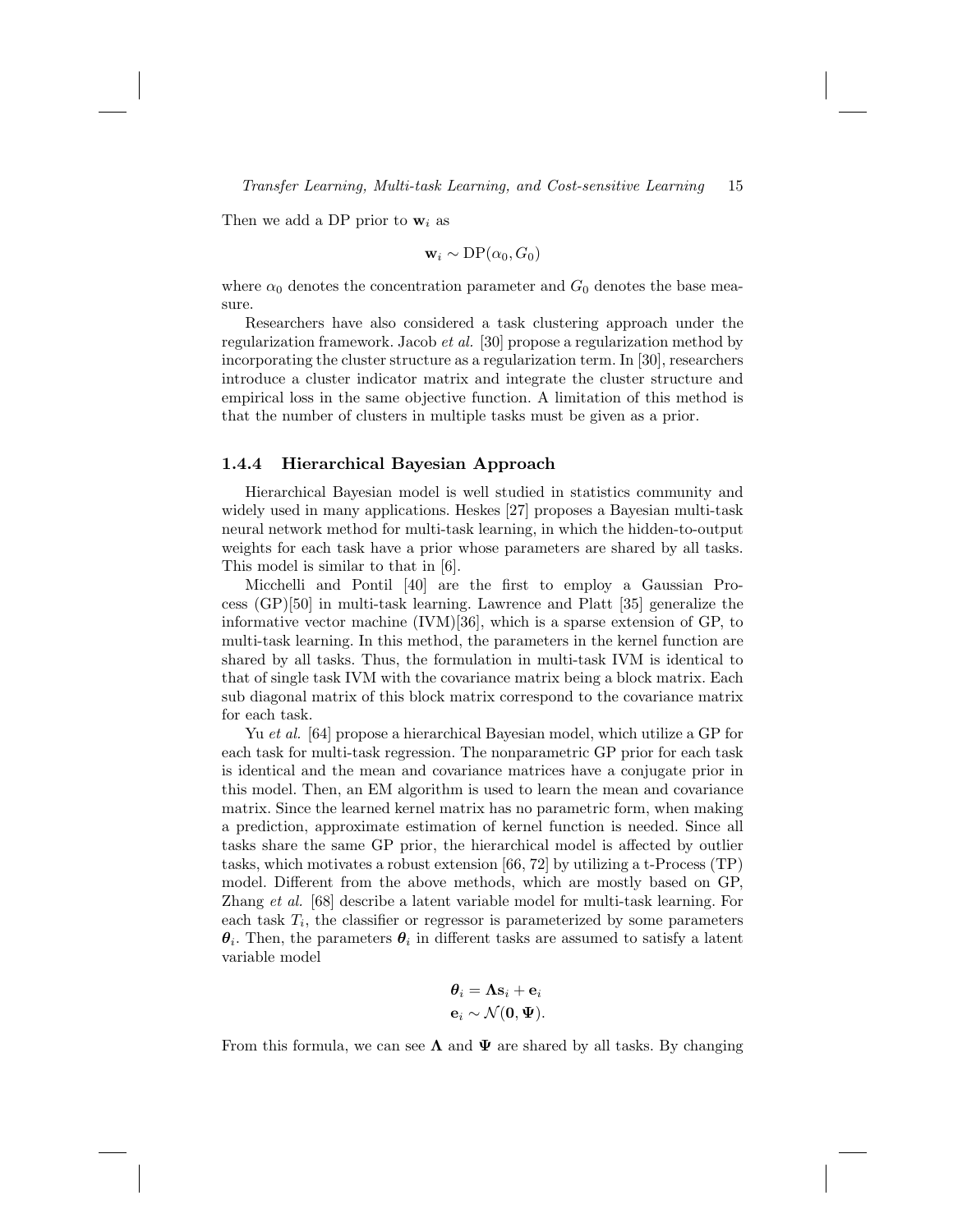the probabilistic form of  $s_i$ , this model is flexible to describe many variants in multi-task learning, such as independent tasks, noisy tasks, clusters of tasks, tasks having sparse representations, duplicated tasks and evolving tasks.

#### 1.4.5 Task Relationship Learning Approach

In multi-task learning, a central issue is how to characterize the task relationships between different tasks. Most existing methods solve this problem by making an assumption on the task relationship; e.g., all task are similar or share the same data representation. Some methods utilize some a priori knowledge in some specific domains. However, in most cases, model assumption is hard to verify directly from the data. Moreover, in most applications, the *a priori* knowledge about task relationships does not exist. In these cases, we hope to learn task relationships from the data directly. Task clustering approaches can be viewed as a way to learn task relationships, although the learned relationship is only 'local' since they mostly ignore the negative correlations that may exist between different tasks in different task clusters. The multi-task GP model proposed in [12] is the first to learn the global task relationships in the form of a task covariance matrix. In the following, we briefly review this method.

The multi-task GP model in [12] directly models the task covariance matrix  $\Sigma$  by incorporating it into the GP prior, as follows:

$$
\langle f_j^i, f_s^r \rangle = \Sigma_{ir} k(\mathbf{x}_j^i, \mathbf{x}_s^r), \tag{1.5}
$$

where  $\langle \cdot, \cdot \rangle$  denotes the covariance of two random variables,  $f_j^i$  is the latent function value for the *j*th data point  $\mathbf{x}_j^i$  in the *i*th task,  $\Sigma_{ir}$  is the  $(i, r)$ <sup>th</sup> element of  $\Sigma$ , and  $k(\cdot, \cdot)$  is a kernel function. The output  $y_j^i$  given  $f_j^i$  is distributed as

$$
y_j^i | f_j^i \sim \mathcal{N}(f_j^i, \sigma_i^2),
$$

which defines the likelihood for  $x_j^i$ . Here  $y_j^i$  is the label for  $x_j^i$  and  $\sigma_i^2$  is the noise level of the ith task. One advantage of the formulation in [12] is its analytical form for the marginal likelihood. This is similar to conventional GP models where inference can be done efficiently. However, the model suffers from several drawbacks. One drawback is that when the number of tasks is large, the low-rank approximation used to reduce its computational cost may limit its expressive power. Another limitation is that, since the log-likelihood is non-convex with respect to  $\Sigma$  or to its low-rank approximation, the solution found by parameter-learning algorithms may be very sensitive to the initial value of  $\Sigma$  with no guarantee of the optimal solution.

To overcome the drawbacks of multi-task GP and also develop methods to learn the task relationships in other models, Zhang and Yeung develop a method called multi-task relationship learning method [71] that learns the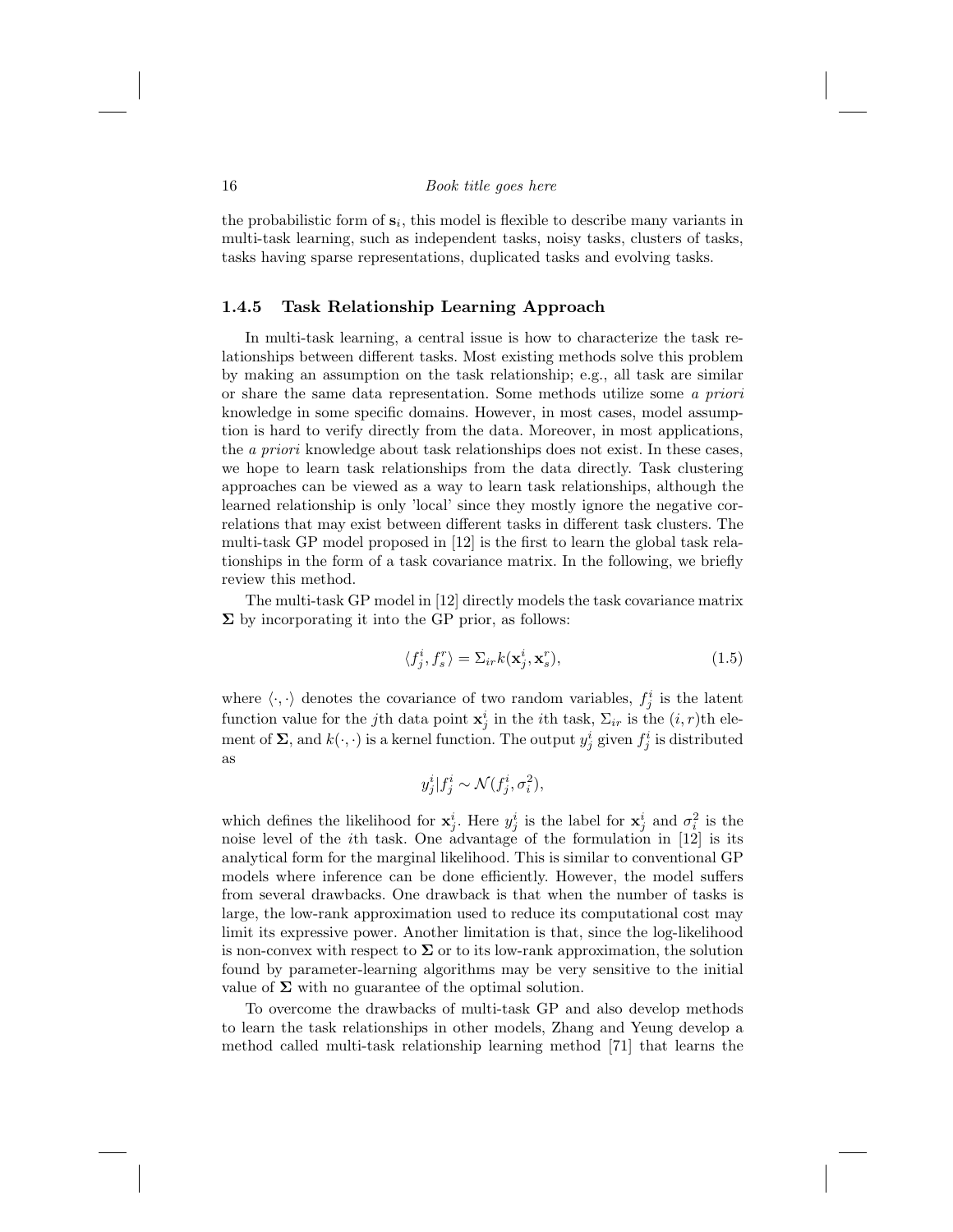task relationship under the regularization framework:

$$
\min_{\mathbf{W},\mathbf{b},\mathbf{\Omega}} \qquad \sum_{i=1}^{m} \frac{1}{n_i} \sum_{j=1}^{n_i} (y_j^i - \mathbf{w}_i^T \mathbf{x}_j^i - b_i)^2 + \frac{\lambda_1}{2} \text{tr}(\mathbf{W}\mathbf{W}^T) + \frac{\lambda_2}{2} \text{tr}(\mathbf{W}\mathbf{\Omega}^{-1}\mathbf{W}^T) \n\text{s.t.} \qquad \mathbf{\Omega} \succeq 0 \n\text{tr}(\mathbf{\Omega}) \le 1,
$$
\n(1.6)

where  $w_i$  and  $b_i$  are the model parameters for the *i*th task and  $W =$  $(\mathbf{w}_1, \ldots, \mathbf{w}_m)$ . This method can be viewed as maximum a posteriori (MAP) solution of the following probabilistic model:

$$
\mathbf{W} \sim \left( \prod_{i=1}^{m} \mathcal{N}(\mathbf{w}_i \mid \mathbf{0}_d, \epsilon_i^2 \mathbf{I}_d) \right) q(\mathbf{W}) \tag{1.7}
$$

$$
y_j^i \mid \mathbf{x}_j^i, \mathbf{w}_i, b_i \sim \mathcal{N}(\mathbf{w}_i^T \mathbf{x}_j^i + b_i, \varepsilon_i^2)
$$
 (1.8)

where  $\mathcal{N}(\mathbf{m}, \Sigma)$  denotes the multivariate (or univariate) normal distribution with mean **m** and covariance matrix (or variance)  $\Sigma$ . The novelty lies in the prior  $q(\mathbf{W})$  on W which belongs to matrix variate distribution [25]. When  $q(\mathbf{W}) = \mathcal{MN}_{d \times m}(\mathbf{0}, \mathbf{I} \otimes \mathbf{\Omega})$  where  $\mathcal{MN}_{d \times m}(\mathbf{M}, \mathbf{A} \otimes \mathbf{B})$  denotes the matrix variate normal distribution<sup>2</sup> with mean  $\mathbf{M} \in \mathbb{R}^{d \times m}$ , row covariance matrix  $\mathbf{A} \in \mathbb{R}^{d \times d}$  and column covariance matrix  $\mathbf{B} \in \mathbb{R}^{m \times m}$ , the MAP solution will lead to problem (1.6). Here  $\Omega$  is the column covariance matrix of W where each column represents each task and hence  $\Omega$  can represent the task covariance. Moreover, when  $q(\mathbf{W}) = \mathcal{MN}_{d \times m}(\mathbf{0}, \Sigma \otimes \mathbf{I})$ , the MAP solution will become the multi-task feature learning formulation presented in [4, 5].

#### 1.4.6 Application Examples of Multi-task Learning

Multi-task learning has many applications in machine learning areas, e.g., computer vision, information retrieval, Bioinformatics. We will review some of these applications in the following.

• Face Recognition: Heisele et al. [26] propose a multi-task learning method for face recognition. This method first detects the components of a face and then combines the component features and a whole face for face recognition. Lapedriza et al. [34] propose a multi-task feature extraction method for face recognition. In this method, face recognition is treated as a target task, while other face tasks such as facial expression recognition as complementary tasks to help improve the performance of face recognition. This method works by maximizing the mutual information between low-dimensional representation and subject labels in

<sup>&</sup>lt;sup>2</sup>The probability density function is defined as  $p(X | M, A, B)$  =  $\exp(-\frac{1}{2}\mathrm{tr}\left(\mathbf{A}^{-1}(\mathbf{X}-\mathbf{M})\mathbf{B}^{-1}(\mathbf{X}-\mathbf{M})^T\right))$ .

 $(2\pi)^{m d/2} |\mathbf{A}|^{m/2} |\mathbf{B}|^{d/2}$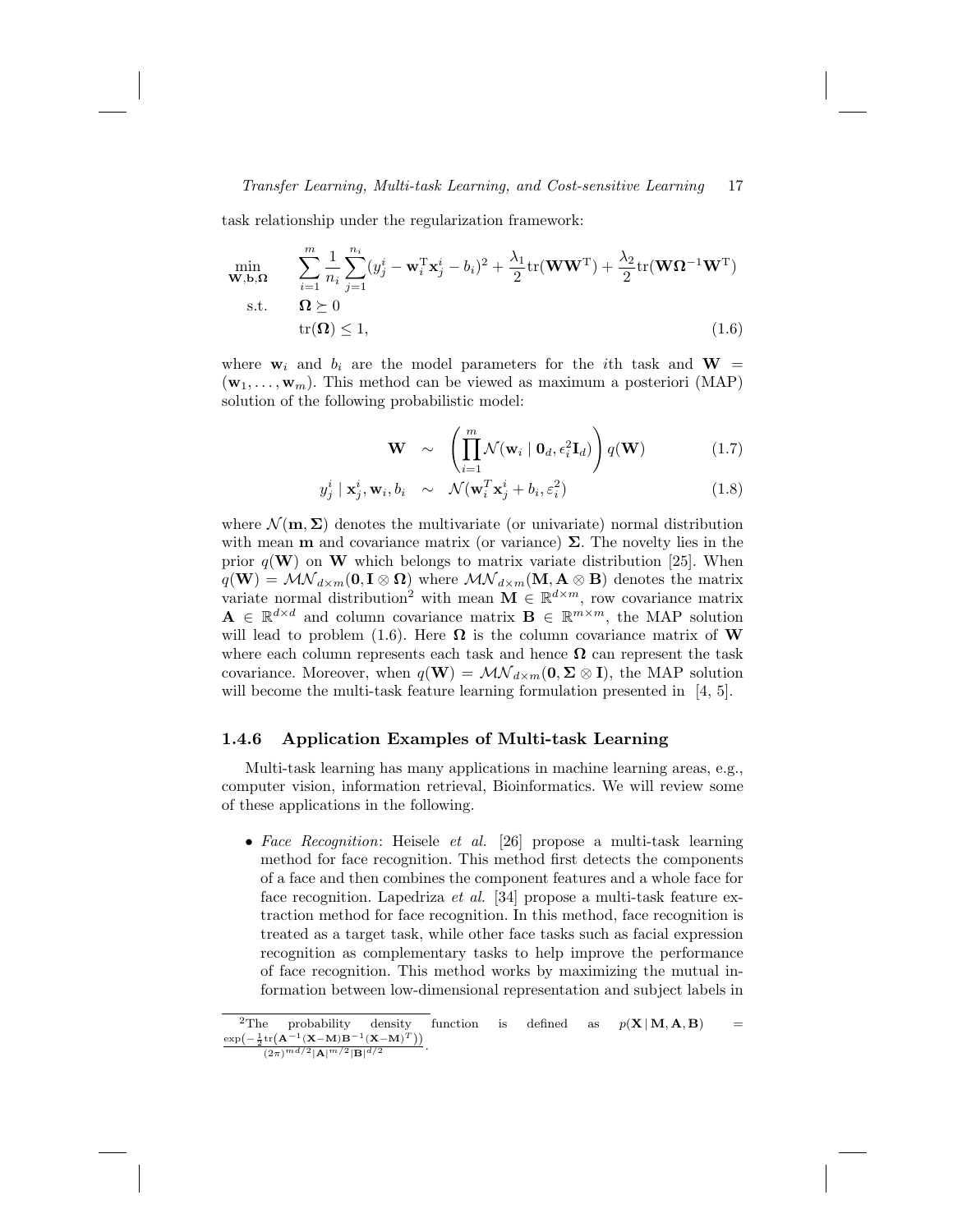face recognition while minimizing the mutual information between lowdimensional representation and labels in complementary tasks using a quadratic mutual information [56].

- *Image Classification:* Quattoni *et al.* [46] propose a method for image classification using a prototype representation. In this method, unlabeled data are used firstly to learn prototype representation, and then used to select prototypes learned in previous stage by learning from some previous supervised learning tasks. They then use the selected prototypes for the target task. Ahmed *et al.* [1] propose a method for visual recognition via using multi-task neural network, in which the target task and pseudo tasks share a common representation via a common hidden layer. This method also proposes to generate pseudo tasks for visual recognition tasks. Kienzle and Chellapilla [33] propose a biased regularization method for personalized handwriting recognition, in which the parameters of SVM in source tasks provide a bias of the target task. This bias is added to regularization term of SVM for target task as a prior.
- Object Detection: Torralba et al. [57] propose a method for multiclass object detection. Different from previous methods in object detection that train a classifier for individual object detection, this method solves multiclass object detection simultaneously by using shared features in multi-class objects, which can also reduce the number of features used in object detection.
- Image Segmentation: An et al. [2] utilize Dirichlet process and kernel stick-breaking process to segment multiple images simultaneously. Dirichlet process is used as a prior of base measure in kernel stickbreaking process and kernel stick-breaking process is used to incorporate the spatial information contained in images to help the segmentation and cluster image features in multiple images into several clusters to complete image segmentation. This work can be viewed as a way for multi-task clustering.
- *Collaborative Filtering:* Yu *et al.* [65] unify content-based filtering and collaborative filtering (CF) in a framework by using task clustering method, in which the parameters for each user profile share the same DP prior. Yu and Tresp [63] propose to use a multi-task learning method to solve the CF problem. In this model, the low-rank matrix approximation, which is used widely in CF, can be reformulated as a similar formulation in regularization framework in multi-task learning. The methods in [13, 70] utilize the useful information in multiple domains to improve the performance on each domain by learning domain relations in the form of a covariance matrix.
- Age Estimation: In [73], Yu and Yeung formulate the age estimation problem as a multi-task learning problem, where each task corresponds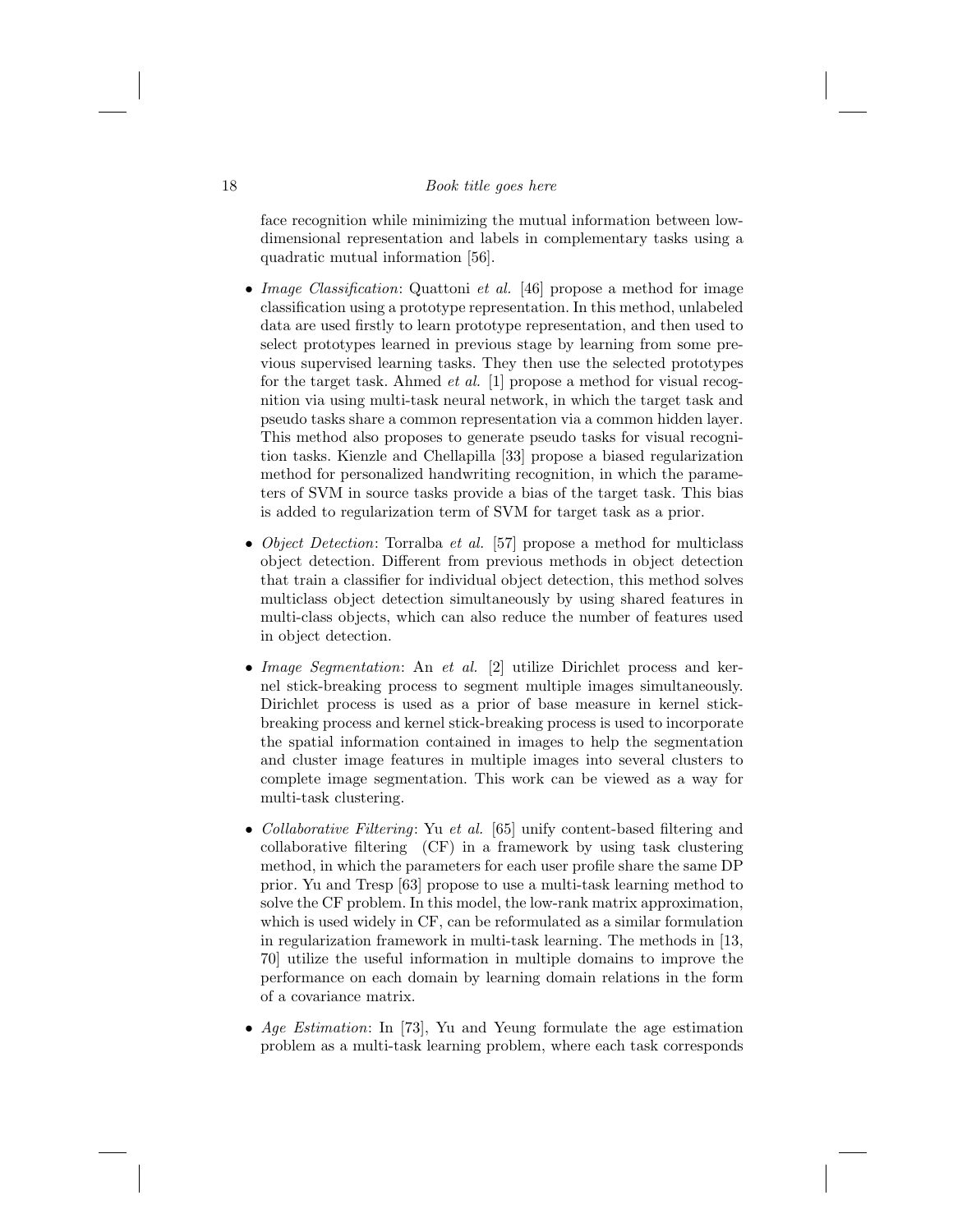to estimating ages based on the images of one person, and propose a multi-task extension of warped GP to solve this problem.

- Text Classification: Raina et al. [49] propose a transfer learning method for binary text classification problem. This method places a Gaussian prior on the parameters of logistic regression for target task and it learns the covariance matrix of the covariance matrix from source tasks. Do and Ng [19] also propose a logistic regression based method for text classification for multi-class problem.
- Bioinformatics: Xu et al. [60] use multi-task learning to solve the protein subcellular location prediction problem. Liu et al. [39] use multi-task feature learning method [4, 5] for cross-platform siRNA efficacy prediction, and Zhang et al. [69] identifies common mechanisms of responses to therapeutic targets. Puniyani et al. [45] utilize multi-task feature selection method on multi-population GWA mapping problems, and Lee et al. [37] extend multi-task feature selection method by learning the hyperparameters for solving the eQTL detection problem. Bickel et al. [8] provide a multi-task learning method based distribution matching for HIV therapy screening.
- Finance: Ghosn and Bengio [23] apply multi-task learning method for stock selection. Different from previous methods, which use one neural network to predict the return of one stock, the method in [23] learns several stocks in one neural network, in which the hidden layer is shared by all stocks and can be viewed as a common representation for all stocks. Experimental results show the generalization ability of multitask neural network is much better than various benchmarks.
- Robot Inverse Dynamics: The methods in [15, 62] apply multi-task GP regression model in [12] for robot inverse dynamics that can improve the performance over previous methods.

#### 1.5 Conclusion and Future Work

In this chapter, we have discussed transfer learning and multi-task learning frameworks and related them to cost sensitive learning. Transfer and multitask learning approaches are useful when a learning problem is difficult to solve in a domains, but some related knowledge can be found in some other domains. In such cases, we may find some common knowledge between these domains to help improve the learning performance. We have systematically reviewed typical approaches to transfer and multi-task learning problems in inductive learning settings. In particular, we have pointed out that transfer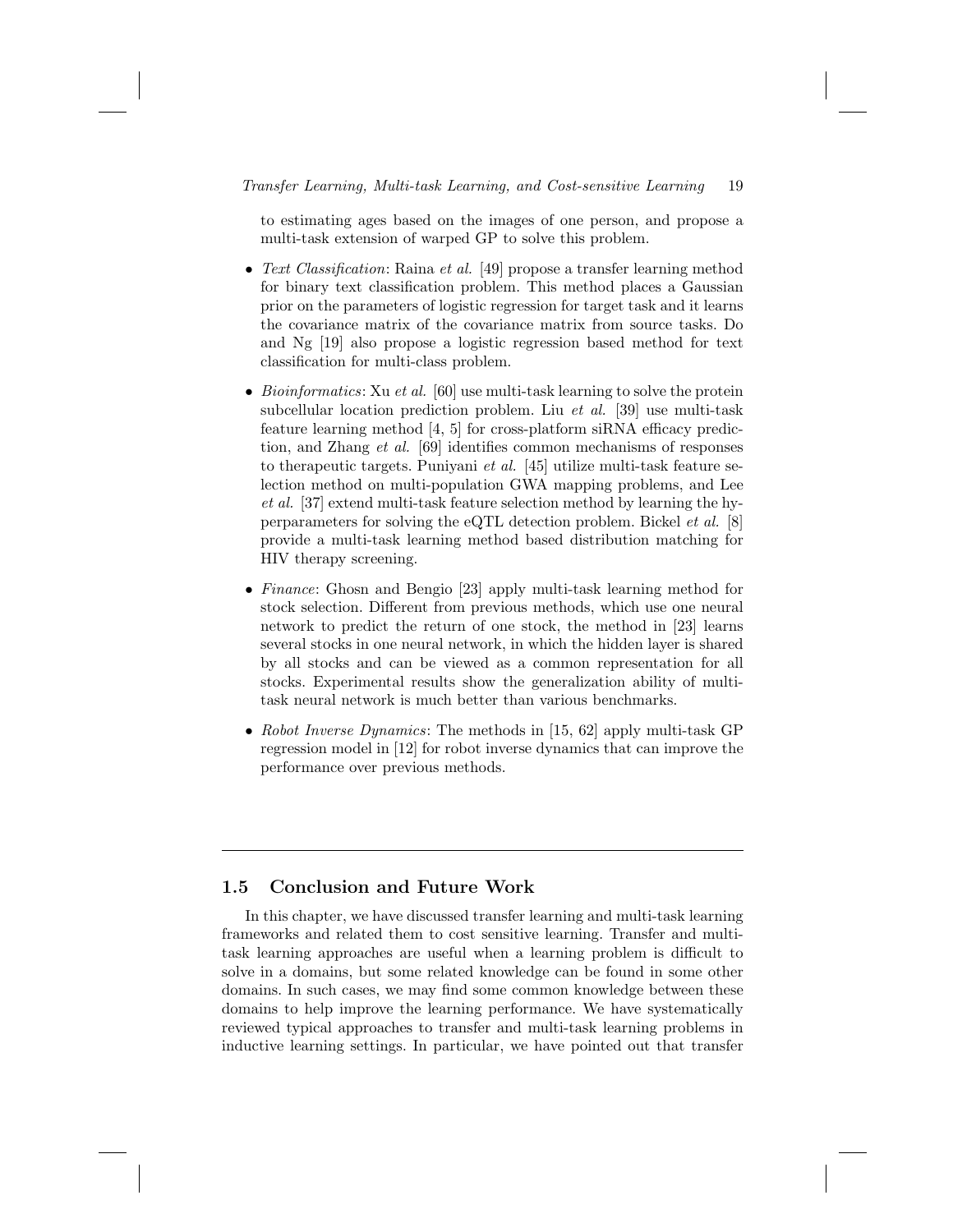learning can be seen as a type of cost-sensitive learning where the costs are associated with the instances in both the source and target domains, and heavier weights can also be associated with the target domain.

When covariate shift assumption holds, many successful algorithms have been proposed. However, most of problems have not been solved when covariate shift assumption fails. First, it is unclear if there exist any weaker assumptions under which successfully transfer learning algorithms could be obtained. A future direction in this problem is how to combine labeled and unlabeled data to improve the estimation of the importance weight when covariate shift assumption does not hold but there is some labeled data available.

Besides, there could be more to explore on the multi-task learning from cost-sensitive learning perspective. In typical multi-task learning approaches so far, the task-associated costs such as the misclassification costs are placed equally on all tasks, and cost-sensitive learning is done in isolating the common knowledge between the tasks via many of the approaches that we reviewed. However, in some approach for multi-task learning, i.e., task relationship learning approach, the variance of each task, which is record in task covariance matrix, can be viewed as a cost for each task. Furthermore, it is also an open problem on how to place the costs on different tasks. The costs should reflect the relation between tasks. However, It is also unclear how to explore the structure in the relation between tasks to estimate the costs. Last but not least, how can cost sensitive learning bridge multi-task learning and transfer learning is also an interesting topic to explore more.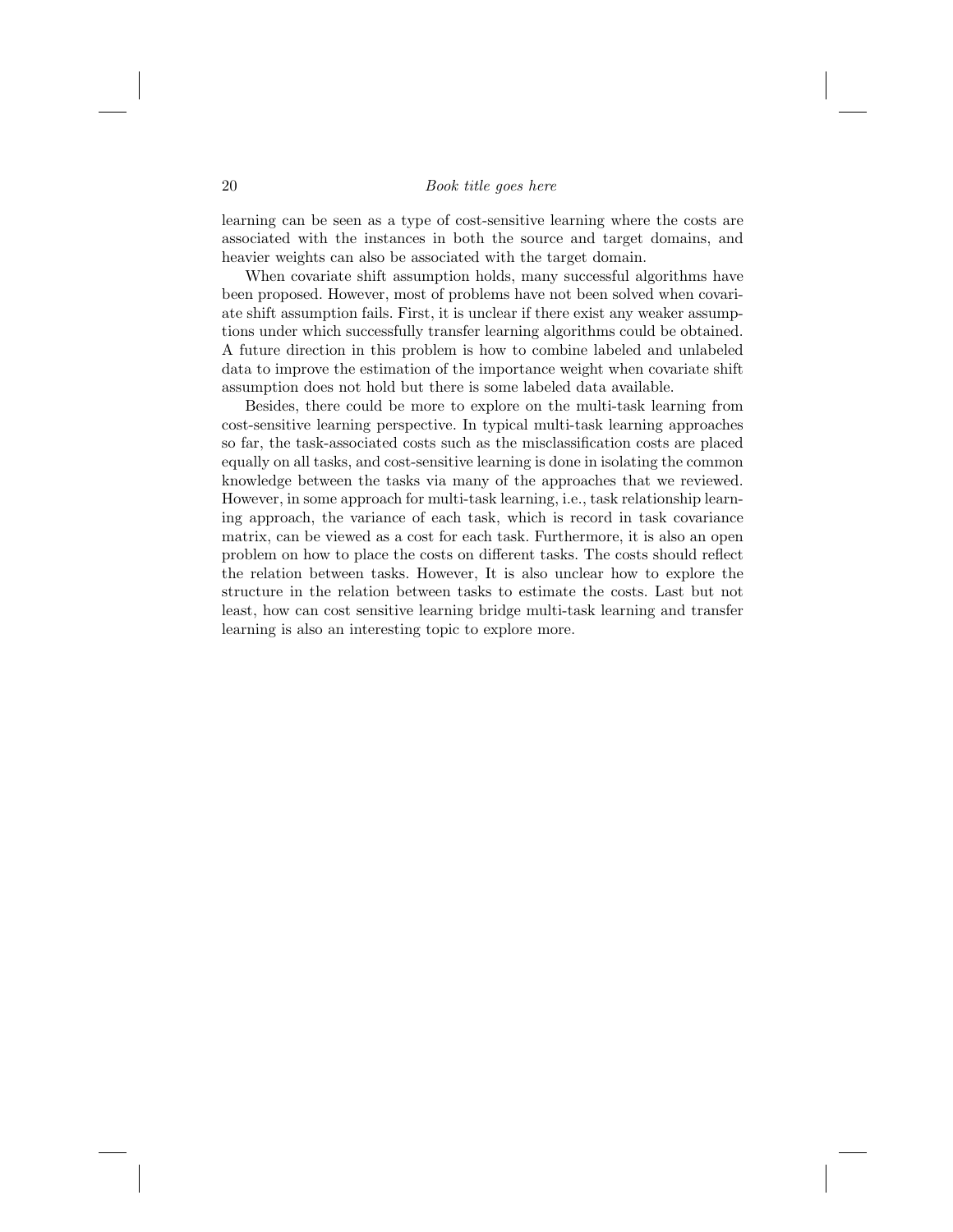### Bibliography

- [1] A. Ahmed, K. Yu, W. Xu, Y. Gong, and E. P. Xing. Training hierarchical feed-forward visual recognition models using transfer learning from pseudo-tasks. In Proceedings of the 10th European Conference on Computer Vision, pages 69–82, Marseille, France, 2008.
- [2] Q. An, C. Wang, I. Shterev, E. Wang, L. Carin, and D. B. Dunson. Hierarchical kernel stick-breaking process for multi-task image analysis. In Proceedings of the Twenty-Fifth International Conference on Machine Learning, pages 17–24, Helsinki, Finland, 2008.
- [3] R. K. Ando and T. Zhang. A Framework for Learning Predictive Structures from Multiple Tasks and Unlabeled Data. Journal of Machine learning Research, 6, 2005.
- [4] A. Argyriou, T. Evgeniou, and M. Pontil. Multi-task feature learning. In B. Schölkopf, J. C. Platt, and T. Hoffman, editors, Advances in Neural Information Processing Systems 19, pages 41–48, Vancouver, British Columbia, Canada, 2006.
- [5] A. Argyriou, T. Evgeniou, and M. Pontil. Convex multi-task feature learning. Machine Learning, 73(3):243–272, 2008.
- [6] B. Bakker and T. Heskes. Task clustering and gating for bayesian multitask learning. Journal of Machine Learning Research, 4:83–99, 2003.
- [7] J. Baxter. A Bayesian/information theoretic model of learning to learn via multiple task sampling. Machine Learning, 28(1):7–39, 1997.
- [8] S. Bickel, J. Bogojeska, T. Lengauer, and T. Scheffer. Multi-task learning for HIV therapy screening. In Proceedings of the Twenty-Fifth International Conference on Machine Learning, pages 56–63, Helsinki, Finland, 2008.
- [9] S. Bickel and T. Scheffer. Discriminative Learning Under Covariate Shift. Journal of Machine Learning Research, 10:2137–2155, 2009.
- [10] J. Blitzer, K. Crammer, A. Kulesza, F. Pereira, and J. Wortman. Learning bounds for domain adaptation. Advances in Neural Information Processing Systems, 20:129–136, 2007.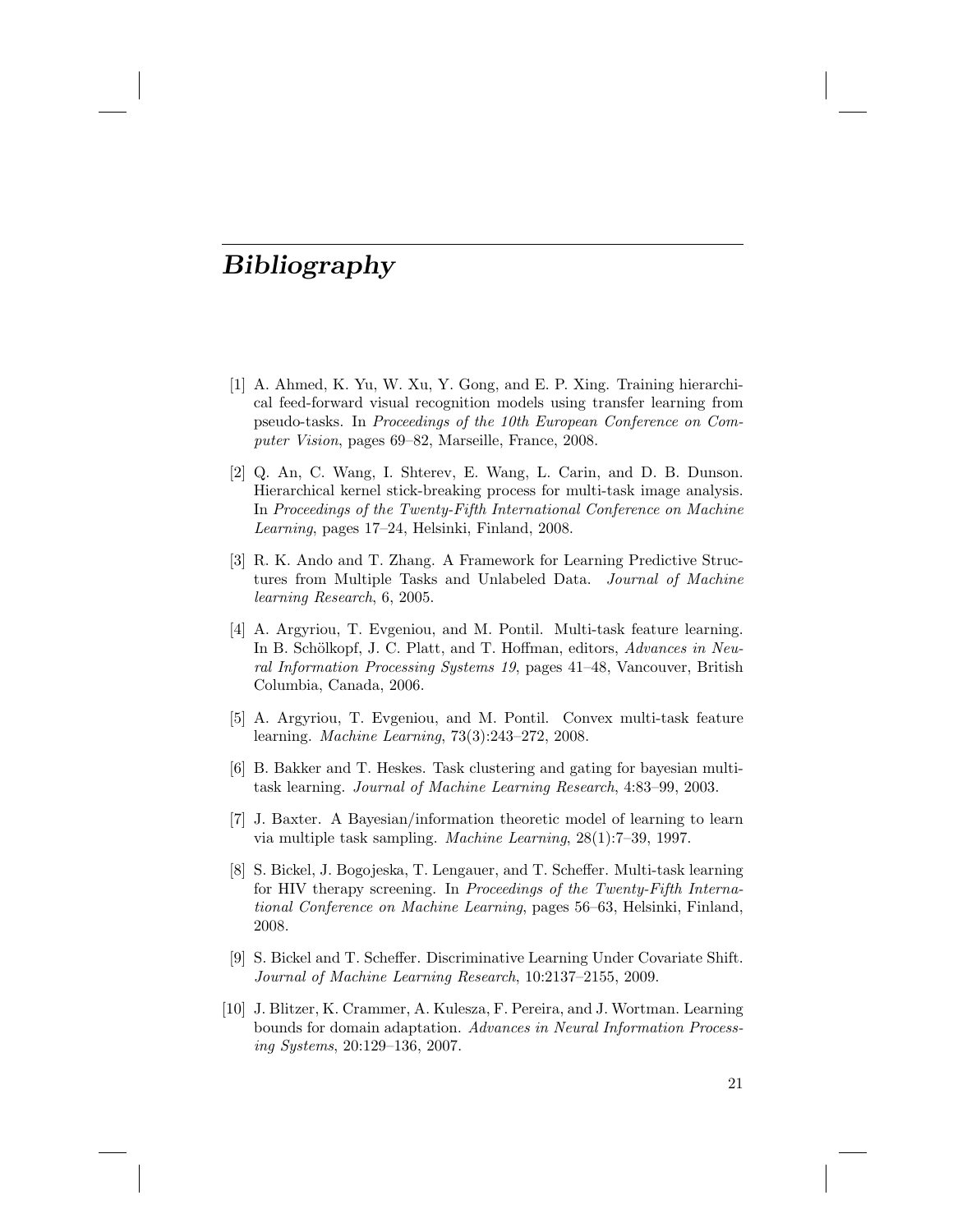- [11] J. Blitzer, R. McDonald, and F. Pereira. Domain adaptation with structural correspondence learning. In Proceedings of the 2006 Conference on Empirical Methods in Natural Language Processing, pages 120–128, Sydney, Australia, July 2006. Association for Computational Linguistics.
- [12] E. Bonilla, K. M. A. Chai, and C. Williams. Multi-task Gaussian process prediction. In J.C. Platt, D. Koller, Y. Singer, and S. Roweis, editors, Advances in Neural Information Processing Systems 20, pages 153–160, Vancouver, British Columbia, Canada, 2007.
- [13] B. Cao, N. N. Liu, and Q. Yang. Transfer learning for collective link prediction in multiple heterogenous domains. In Proceedings of the 27th International Conference on Machine Learning, pages 159–166, Haifa, Israel, 2010.
- [14] R. Caruana. Multitask learning. Machine Learning, 28(1):41–75, 1997.
- [15] K. M. A. Chai, C. K. I. Williams, S. Klanke, and S. Vijayakumar. Multitask Gaussian process learning of robot inverse dynamics. In D. Koller, D. Schuurmans, Y. Bengio, and L. Bottou, editors, Advances in Neural Information Processing Systems 21, pages 265–272, Vancouver, British Columbia, Canada, 2008.
- [16] C. Cortes, M. Mohri, M. Riley, and A. Rostamizadeh. Sample selection bias correction theory. In Proceedings of the International Conference on Algorithmic Learning Theory. Springer, 2008.
- [17] W. Dai, G.-R. Xue, Q. Yang, and Y. Yu. Transferring naive bayes classifiers for text classification. In Proceedings of The National Conference on Artifical Intelligence, 2007.
- [18] W. Dai, Q. Yang, G.-R. Xue, and Y. Yu. Boosting for transfer learning. In Proceedings of the 24th International Conference on Machine Learning, pages 193–200, Corvalis, Oregon, 2007. ACM Press.
- [19] C. Do and A. Ng. Transfer learning for text classification. In Y. Weiss, B. Schölkopf, and J. Platt, editors, Advances in Neural Information Processing Systems 18, pages 299–306, Vancouver, British Columbia, Canada, 2006.
- [20] T. Evgeniou, C. A. Micchelli, and M. Pontil. Learning multiple tasks with kernel methods. Journal of Machine Learning Research, 6:615–637, 2005.
- [21] T. Evgeniou and M. Pontil. Regularized multi-task learning. In Proceedings of the Tenth ACM SIGKDD International Conference on Knowledge Discovery and Data Mining, pages 109–117, Seattle, Washington, USA, 2004.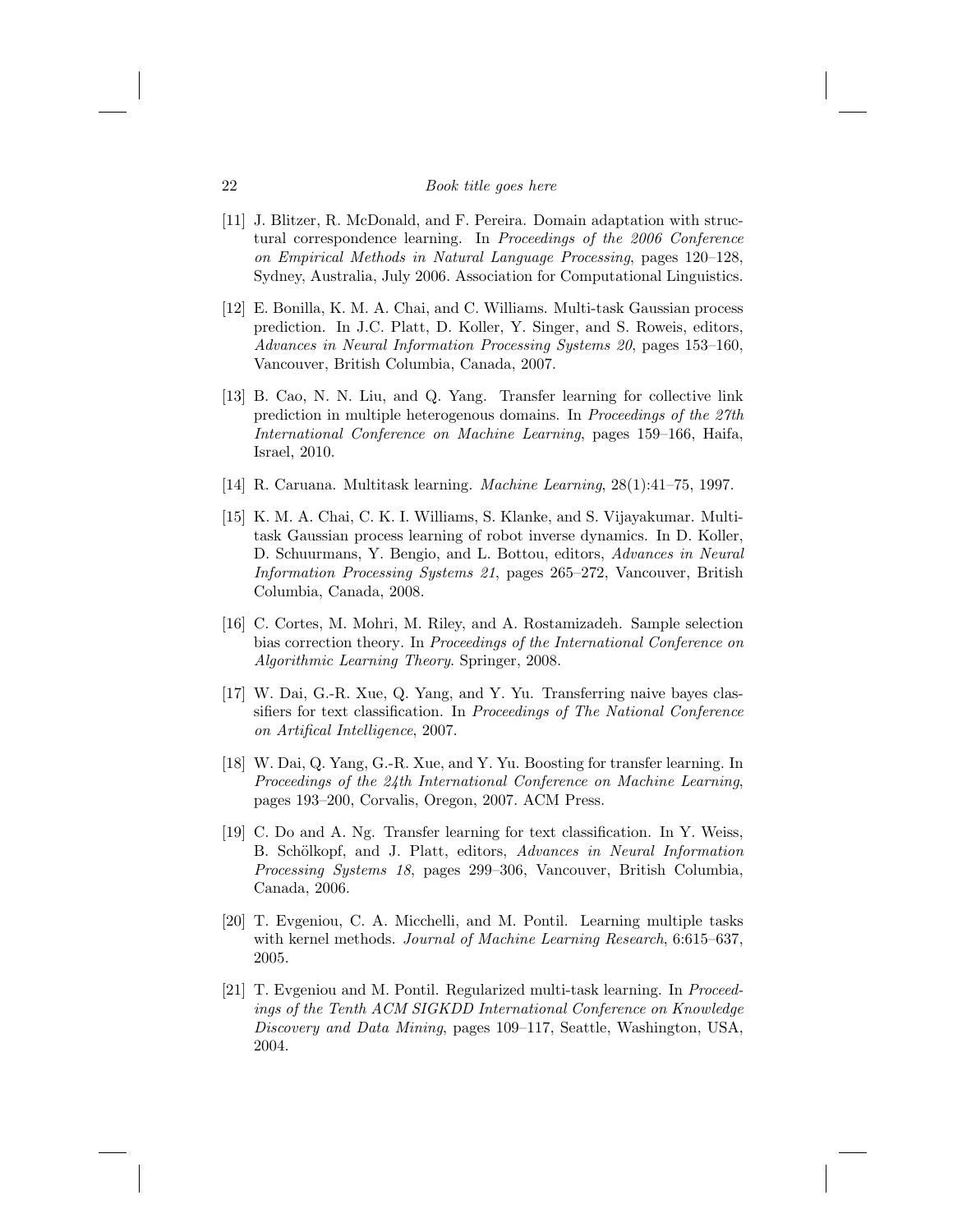- [22] Y. Freund. Boosting a weak learning algorithm by majority. In Proceedings of the Third Annual Workshop on Computational Learning Theory, pages 202–216, 1990.
- [23] J. Ghosn and Y. Bengio. Multi-task learning for stock selection. In M. Mozer, M. I. Jordan, and T. Petsche, editors, Advances in Neural Information Processing Systems 9, pages 946–952, Denver, CO, USA, 1996.
- [24] A. Gretton, K. M. Borgwardt, M. Rasch, B. Schölkopf, and A. J. Smola. A kernel method for the two-sample-problem. Journal of Machine Learning Research, 1:1–10, 2008.
- [25] A. K. Gupta and D. K. Nagar. Matrix Variate Distributions. Chapman & Hall, 2000.
- [26] B. Heisele, T. Serre, M. Pontil, T. Vetter, and T. Poggio. Categorization by learning and combining object parts. In T. G. Dietterich, S. Becker, and Z. Ghahramani, editors, Advances in Neural Information Processing Systems 14, pages 1239–1245, Vancouver, British Columbia, Canada, 2001.
- [27] T. Heskes. Solving a huge number of similar tasks: A combination of multi-task learning and a hierarchical bayesian approach. In Proceedings of the Fifteenth International Conference on Machine Learning, pages 233–241, Madison, Wisconson, USA, 1998.
- $[28]$  J. Huang, A. J. Smola, A. Gretton, K. M. Borgwardt, and B. Schölkopf. Correcting Sample Selection Bias by Unlabeled Data. In B. Schölkopf, J. Platt, and T. Hoffman, editors, Advances in Neural Information Processing Systems 19, pages 601–608. MIT Press, Cambridge, MA, 2007.
- [29] T. Jaakkola, M. Meila, and T. Jebara. Maximum entropy discrimination. In S. A. Solla, T. K. Leen, and K.-R. Müller, editors, Advances in Neural Information Processing Systems 12, pages 470–476, Denver, Colorado, USA, 1999.
- [30] L. Jacob, F. Bach, and J.-P. Vert. Clustered multi-task learning: A convex formulation. In D. Koller, D. Schuurmans, Y. Bengio, and L. Bottou, editors, Advances in Neural Information Processing Systems 21, pages 745–752, Vancouver, British Columbia, Canada, 2008.
- [31] T. Jebara. Multi-task feature and kernel selection for SVMs. In Proceedings of the Twenty-first International Conference on Machine Learning, Banff, Alberta, Canada, 2004.
- [32] T. Kato, H. Kashima, M. Sugiyama, and K. Asai. Multi-task learning via conic programming. In J.C. Platt, D. Koller, Y. Singer, and S. Roweis, editors, Advances in Neural Information Processing Systems 20, pages 737–744, Vancouver, British Columbia, Canada, 2007.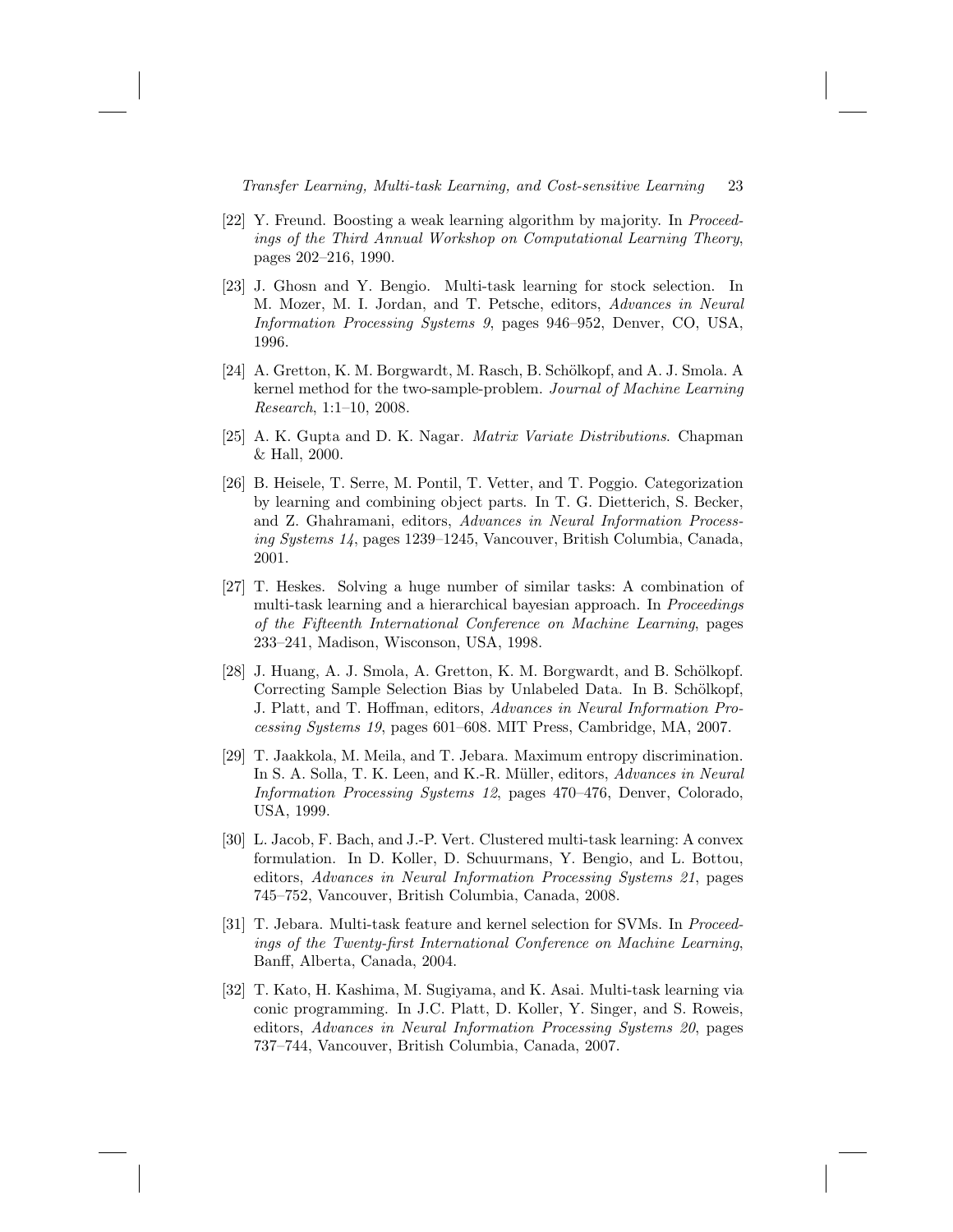- [33] W. Kienzle and K. Chellapilla. Personalized handwriting recognition via biased regularization. In Proceedings of the Twenty-Third International Conference on Machine Learning, pages 457–464, Pittsburgh, Pennsylvania, USA, 2006.
- [34] A. Lapedriza, D. Masip, and J. Vitri. On the use of independent tasks for face recognition. In Proceedings of the IEEE Computer Society Conference on Computer Vision and Pattern Recognition, Anchorage, Alaska, 2008.
- [35] N. D. Lawrence and J. C. Platt. Learning to learn with the informative vector machine. In Proceedings of the Twenty-first International Conference on Machine Learning, Banff, Alberta, Canada, 2004.
- [36] N. D. Lawrence, M. Seeger, and R. Herbrich. Fast sparse Gaussian process methods: The informative vector machine. In S. Becker, S. Thrun, and K. Obermayer, editors, Advances in Neural Information Processing Systems 15, pages 609–616, Vancouver, British Columbia, Canada, 2002.
- [37] S. Lee, J. Zhu, and E. Xing. Adaptive multi-task lasso: with application to eQTL detection. In J. Lafferty, C. K. I. Williams, J. Shawe-Taylor, R.S. Zemel, and A. Culotta, editors, Advances in Neural Information Processing Systems 23, pages 1306–1314. 2010.
- [38] X. Liao and L. Carin. Radial basis function network for multi-task learning. In Y. Weiss, B. Schölkopf, and J. Platt, editors, Advances in Neural Information Processing Systems 18, pages 795–802, Vancouver, British Columbia, Canada, 2005.
- [39] Q. Liu, Q. Xu, V. W. Zheng, H. Xue, Z. Cao, and Q. Yang. Multi-task learning for cross-platform siRNA efficacy prediction: An in-silico study. BMC Bioinformatics, 11, 2010.
- [40] T. P. Minka and R. W. Picard. Learning how to learn is learning with point sets. MIT Media Lab note, revised in 1999, 1997.
- [41] G. Obozinski, B. Taskar, and M. Jordan. Multi-task feature selection. Technical report, Department of Statistics, University of California, Berkeley, June 2006.
- [42] S. Pan and Q. Yang. A survey on transfer learning. IEEE Transactions on Knowledge and Data Engineering, 22(10):1345–1359, 2010.
- [43] S. J. Pan, J. T. Kwok, and Q. Yang. Transfer learning via dimensionality reduction. In Proceedings of the Twenty-Third AAAI Conference on Artificial Intelligence, pages 677–682, 2008.
- [44] S. J. Pan, X. Ni, J.-T. Sun, Q. Yang, and Z. Chen. Cross-domain sentiment classification via spectral feature alignment. Proceedings of the 19th International Conference on World Wide Web, 2010.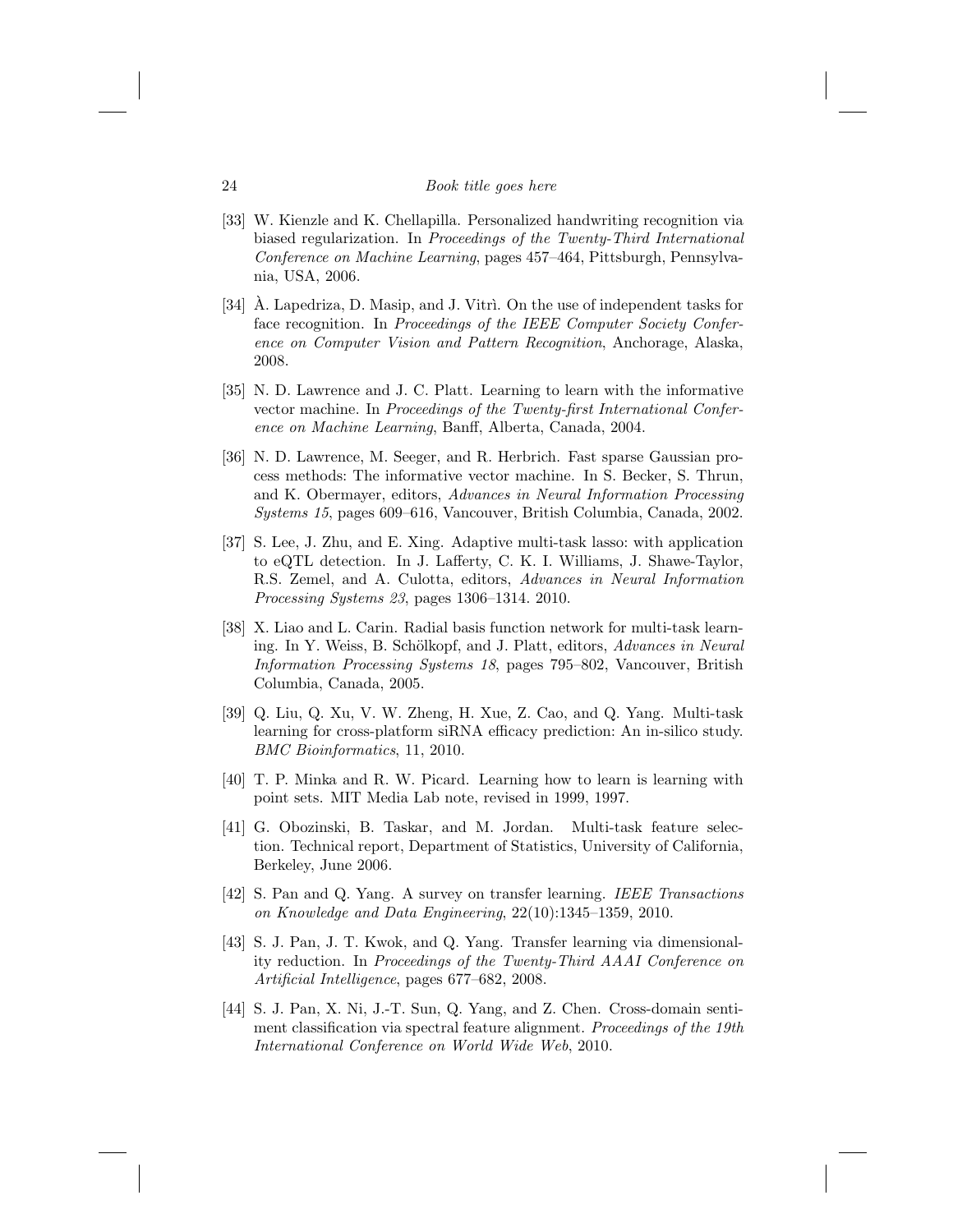- [45] K. Puniyani, S. Kim, and E. P. Xing. Multi-population GWA mapping via multi-task regularized regression. Bioinformatics [ISMB], 26(12):208– 216, 2010.
- [46] A. Quattoni, M. Collins, and T. Darrell. Transfer learning for image classification with sparse prototype representations. In Proceedings of the IEEE Computer Society Conference on Computer Vision and Pattern Recognition, Anchorage, Alaska, 2008.
- [47] J. Quionero-Candela, M. Sugiyama, A. Schwaighofer, and N. D. Lawrence. Dataset Shift in Machine Learning. The MIT Press, 2009.
- [48] R. Raina, A. Battle, H. Lee, B. Packer, and A. Y. Ng. Self-taught learning: Transfer learning from unlabeled data. In Proceedings of the 24th international conference on Machine learning, pages 759–766, New York, NY, USA, 2007.
- [49] R. Raina, A. Y. Ng, and D. Koller. Constructing informative priors using transfer learning. In Proceedings of the Twenty-Third International Conference on Machine Learning, pages 713–720, Pittsburgh, Pennsylvania, USA, 2006.
- [50] C. E. Rasmussen and C. K. I. Williams. Gaussian Processes for Machine Learning. MIT Press, Cambridge, Massachusetts, 2006.
- [51] S. Si, D. Tao, and B. Geng. Bregman Divergence-Based Regularization for Transfer Subspace Learning. IEEE Transactions on Knowledge and Data Engineering, 22(7):929–942, July 2010.
- [52] M. Sugiyama. Covariate Shift Adaptation by Importance Weighted Cross Validation. Journal of Machine Learning Research, 8:985–1005, 2007.
- [53] S. Thrun. Is learning the n-th thing any easier than learning the first? In D. S. Touretzky, M. Mozer, and M. E. Hasselmo, editors, Advances in Neural Information Processing Systems 8, pages 640–646, Denver, CO, 1995.
- [54] S. Thrun and J. O'Sullivan. Discovering structure in multiple learning tasks: The TC algorithm. In Proceedings of the Thirteenth International Conference on Machine Learning, pages 489–497, Bari, Italy, 1996.
- [55] R. Tibshirani. Regression shrinkage and selection via the lasso. Journal of the Royal Statistical Society. Series B(Methodological), 58(1):267–288, 1996.
- [56] K. Torkkola. Feature extraction by non-parametric mutual information maximization. Journal of Machine Learning Reasearch, 3:1415–1438, 2003.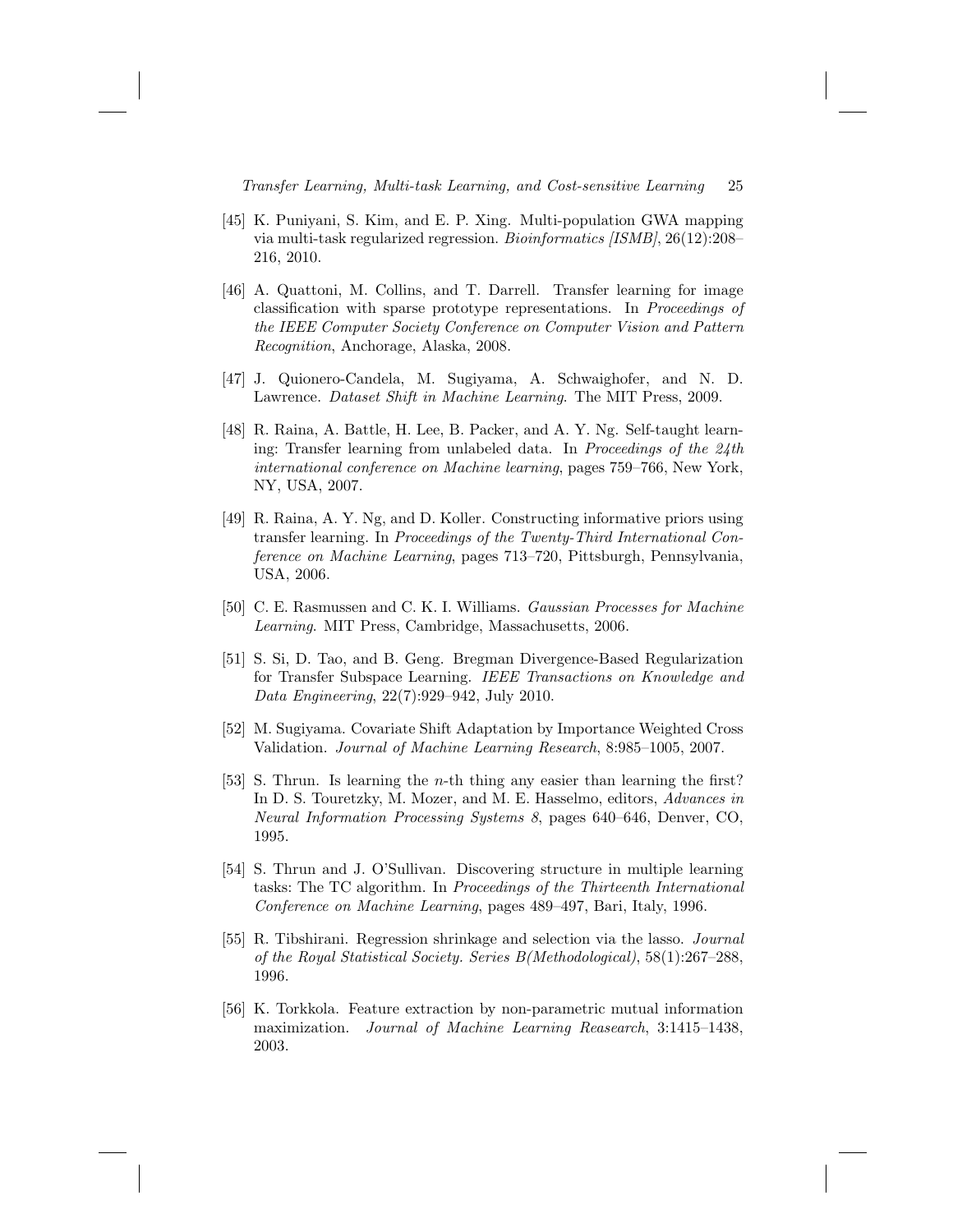- [57] A. B. Torralba, K. P. Murphy, and W. T. Freeman. Sharing features: Efficient boosting procedures for multiclass object detection. In Proceedings of the IEEE Computer Society Conference on Computer Vision and Pattern Recognition, pages 762–769, Washington, DC, USA, 2004.
- [58] Y. Tsuboi, H. Kashima, S. Hido, S. Bickel, and M. Sugiyama. Direct density ratio estimation for large-scale covariate shift adaptation. In Proceedings of the SIAM International Conference on Data Mining, pages 443–454, Atlanta, Georgia, USA, 2008.
- [59] V. N. Vapnik. Statistical Learning Theory. Wiley New York, 1998.
- [60] Q. Xu, S. Pan, H. Xue, and Q. Yang. Multitask learning for protein subcellular location prediction. IEEE/ACM Transactions on Computational Biology and Bioinformatics, 2010.
- [61] Y. Xue, X. Liao, L. Carin, and B. Krishnapuram. Multi-task learning for classification with Dirichlet process priors. Journal of Machine Learning Research, 8:35–63, 2007.
- [62] D.-Y. Yeung and Y. Zhang. Learning inverse dynamics by Gaussian process regression under the multi-task learning framework. In G. S. Sukhatme, editor, The Path to Autonomous Robots, pages 131–142. Springer, 2009.
- [63] K. Yu and V. Tresp. Learning to learn and collaborative filtering. In NIPS Workshop on Inductive Transfer: 10 Years Later, Vancouver, British Columbia, Canada, 2005.
- [64] K. Yu, V. Tresp, and A. Schwaighofer. Learning Gaussian processes from multiple tasks. In Proceedings of the Twenty-Second International Conference on Machine Learning, pages 1012–1019, Bonn, Germany, 2005.
- [65] K. Yu, V. Tresp, and S. Yu. A nonparametric hierarchical bayesian framework for information filtering. In Proceedings of the 27th Annual International ACM SIGIR Conference on Research and Development in Information Retrieval, pages 353–360, Sheffield, UK, 2004.
- [66] S. Yu, V. Tresp, and K. Yu. Robust multi-task learning with t-processes. In Proceedings of the Twenty-Fourth International Conference on Machine Learning, pages 1103–1110, Corvalis, Oregon, USA, 2007.
- [67] B. Zadrozny. Learning and evaluating classifiers under sample selection bias. In Proceedings of the Twenty-First International Conference on Machine Learning, Banff, Alberta, Canada, 2004.
- [68] J. Zhang, Z. Ghahramani, and Y. Yang. Learning multiple related tasks using latent independent component analysis. In Y. Weiss, B. Schölkopf, and J. Platt, editors, Advances in Neural Information Processing Systems 18, pages 1585–1592, Vancouver, British Columbia, Canada, 2005.